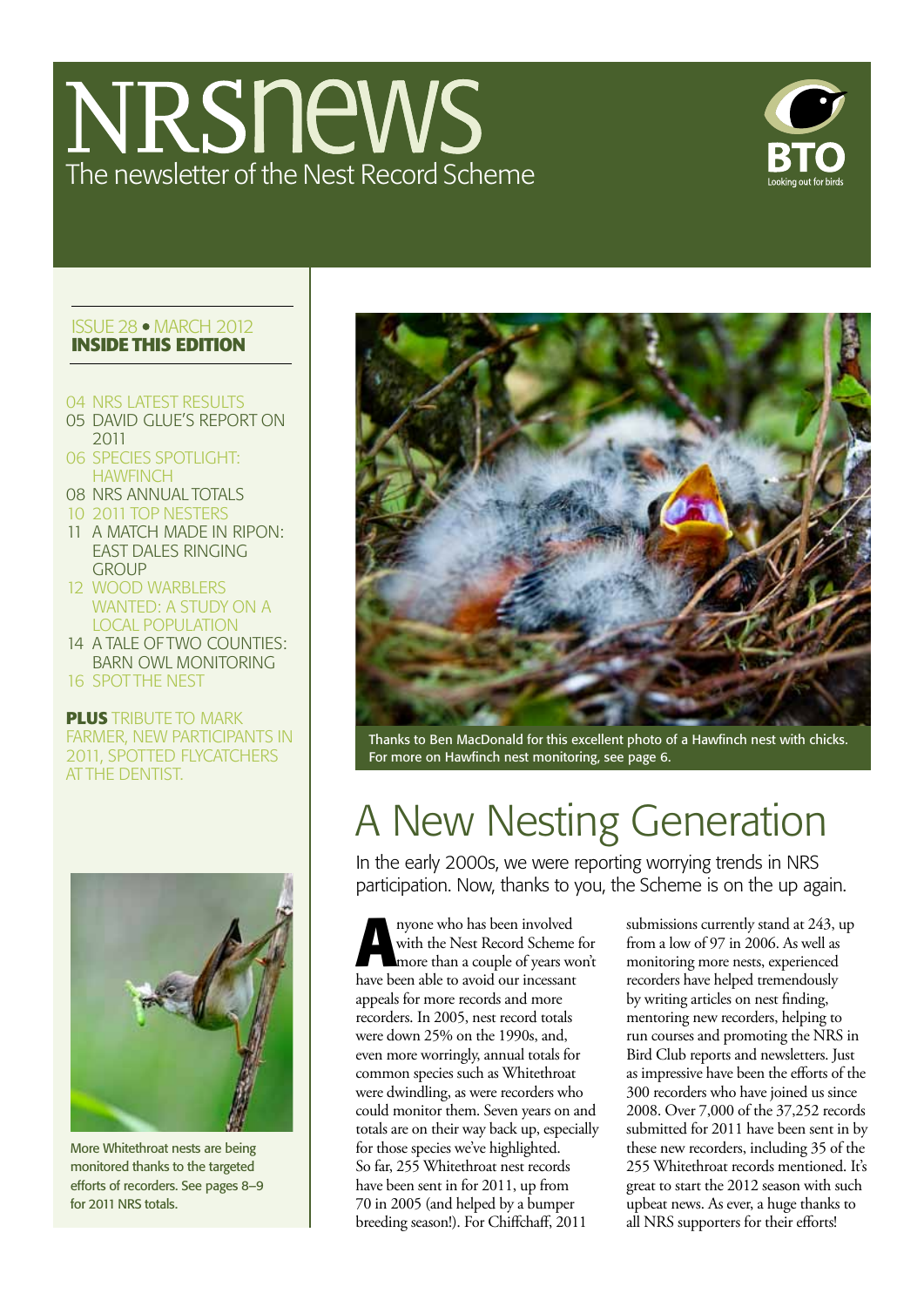### From the editor

## Welcome...

...to the 28th edition of Nest Record News. I hope you like the redesign! A question I often hear this time of year is, 'what species are you going for this season?' I usually think of those annoying nests that got away last year; the elusive pair of Bullfinches or the Lapwings in the field next to the hedgerow, but it's actually a very relevant question about focus. The BTO/JNCC partnership has identified a need for 'demographic targeting', focussing ringing and nest recording efforts on priority species to fill gaps in our knowledge. In this edition of *NRN*, there are some great examples of this happening. On page 11, we read about East Dales Ringing Group doing a wonderful job of combining ringing and nest recording. As a nest recorder who has joined a local ringing group at Wicken Fen, it's an example I find inspiring. On page 12, Tony Davis describes his exciting project monitoring a locally declining population of Wood Warblers, and on page 6, the Hawfinch Working Group's article will appeal to anyone wanting to get in at the deep (or is that high?) end when it comes to targeting species. I hope the various volunteer efforts covered in this issue will inspire both new and old recorders to ask the question, 'What will I go for this season?'

**Carl Barimore** Editor & NRS Organiser

### new nest recorders

### **Eighty new participants join us in 2011**

New participants are, of course, the future of the scheme, and last season 1,990 nest records were collected by 81 first-time recorders, so, a big thanks and a warm welcome to:

Tessa Anning • Maurice Aungier • Steve Baines • John Baker • Daniel Bardsley • Daniel Bennett • Marcus Betteridge • Amanda Biggins • Paul Blackburn • Keith Bowden • Mark Breaks • Christopher Charlton • Alister Clunas • Michael Colquhoun • Paul Cremins • Richard Curtis • Mark Dadds • Gillian Dinsmore • Richard du Feu • William Edmond • Jess Ellington-Goldfinch • Clive Elliott • Lee Folger • Stephen Freeman • Bee Choo Gallivan • Vivien Green • Adrian George • Andrew Glover • Elizabeth Gorsuch • James Grant • Peter Grice • Steven Harris • Suzanne Haselton • Colin

Hewitt • Martin Hughes • Denise Jackson • Paddy Jenks • Lee Johnson • Anna Jolliffe • Helen Jones • Mark Joy • Ian Lewis • Alan Lyne • Ben Macdonald • Tim Marlow • Michael Marsh • Jim Marshall • Tony Martin • Hannah McDiarmid • Gullam McIvor • Paul Morrison • Hannah Morton • Graham Moysey • John Newnham • Carl Noon • Gary Pitt • Michael Polling • Michael Price • Ian Pritchard • Mike Reed • Huw Roberts • Derek Robertson • John Roy • David Scott • Michael Smart • David Smith • Martin Spriggs • Keith Stedman • Anneliese Stephenson • Jack Street • Edward Stubbings • Patrick Styles • Mike Swindells • Trevor Taylor • Robert Thorne • Jane Waite • Colin Wearn • John Wells • Sarah West • John Whittaker • Steve Wilson • Ian Wood

### nrs News

Nest Record News is the annual newsletter for supporters of the Nest Record Scheme (NRS). The views expressed by the contributors to this newsletter are not necessarily those of the Editor, the Council of the BTO or its Committees.

Nest Record News is written by you, so please send your ideas and contributions to:

#### Carl Barimore,

NRS Organiser, Nest Record Scheme, BTO, The Nunnery, Thetford, Norfolk IP24 2PU Tel: (01842) 750050 Fax: (01842) 750030 Email: nrs@bto.org

Desk-top publishing: Carl Barimore and Debbie Nicholls.

Printers: Swallowtail Print, Norwich.

Thanks to the proof readers for all their efforts!

The Nest Record Scheme is funded by a partnership of the British Trust for Ornithology and the Joint Nature Conservation Committee (on behalf of Natural England, Scottish Natural Heritage, the Countryside Council for Wales, and the Northern Ireland Environment Agency).

The British Trust for Ornithology is a charity dedicated to researching birds found in the UK. For Membership details please contact Chris Morley at info@bto.org

Cover photos: Hawfinch by Ben MacDonald, Whitethroat by Michael Kehoe.



British Trust for Ornithology The Nunnery, Thetford, Norfolk. IP24 2PU Tel: (01842) 750050 Fax: (01842) 750030 Email: nrs@bto.org Web site: www.bto.org

Registered Charity No 216652 (England & Wales) No SC039193 (Scotland)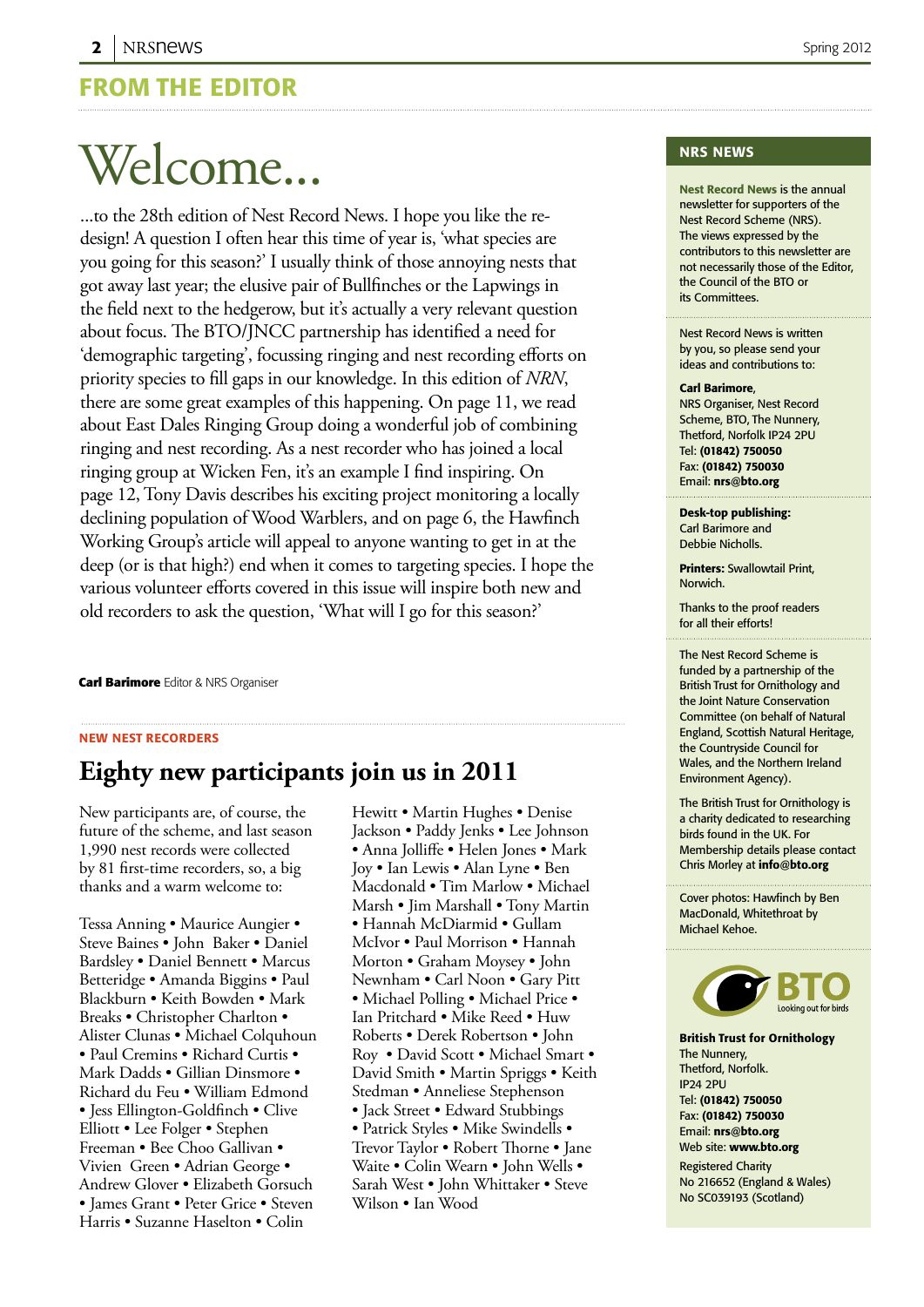### In the news...

#### **EVENTS**

### **NRS-aplenty at BTO Conference**

A major theme of the 2011 BTO Conference, held at Swanwick in December, was how important integrated monitoring is to studying population change. Nevertheless, we were secretly rather pleased to see our favourite survey stealing pole position in the conference title, 'Nests, Rings and Conservation'. In fact, nest recording dominated the whole first night of the conference. Richard Castell was first up with an inspiring talk entitled 'Putting the nest back into ornithology'. No doubt thanks to Richard's rousing appeal, the annual NRS meeting that immediately followed enjoyed its highest ever turnout—over 100 people! At the meeting, Tony Davis gave an excellent presentation on his Wood Warbler project, which you can read about on page 12. Overall, it was a fantastic start to a weekend of fascinating talks on studying bird populations, combined, of course, with as many conversations in the bar!



Attendees chatting by the NRS display at the 2011 BTO Annual **Conference** 



#### **TRAINING**

### 2012 NRS training courses

Our first nest finding course was held in 2007 with the Wetland Trust at Pannel Valley Nature Reserve. Since then, we've run 11 courses for 109 budding nest finders.

As ever, huge thanks are due to our volunteer tutors, Richard Castell, Tony Davis and David Oliver, and to our venue hosts, Elmwood College, the Wetland Trust, and Chapel House Farm, for making the courses possible.

We are taking bookings for four more courses this May:

● 11 May-13 May Thetford, Norfolk. ● 18 May-20 May Pulford, Cheshire. ● 25 May-27 May Hindhead, Surrey. ● 01 June–03 June Cupar, Fife

Please go to www.bto. org/nrs/training-courses to download course programmes and booking forms, or phone us on 01842 750 050 to request information by post.

#### resources

### Field guide selling well

As we've been only too pleased to mention at every opportunity, the new BTO publication *A Field Guide to Monitoring Nests* went on sale last April, the first comprehensive guide to nest recording for almost 40 years. The book has been an immediate hit with recorders and ringers and,

bolstered by positive reviews in *British Birds, Ibis* and *Limosa*, it has also sold well further afield. Overall 1,857 copies have shifted in only 10 months! If you haven't got yourself a copy yet, visit **www.bto.org/volunteersurveys/nrs/field-guide** for an overview of this essential field guide.

### appeal

### Skylark nest finders wanted

Imperial College London and the Game and Wildlife Conservation Trust are running a project investigating the impacts of biomass crops on farmland birds. The main aim of the project is to determine the breeding success of ground-nesting birds in different farmland types. This season, the research team will be monitoring Skylark nests at selected sites across Lincolnshire

and Nottinghamshire and we are looking for local help with Skylark nest-finding. Hints and tips would be welcome, or perhaps you might even be able to spend a few hours with us in the field. If you think you can help or would like more information on the project, please contact me, Henrietta Pringle, at henrietta.pringle09@ imperial.ac.uk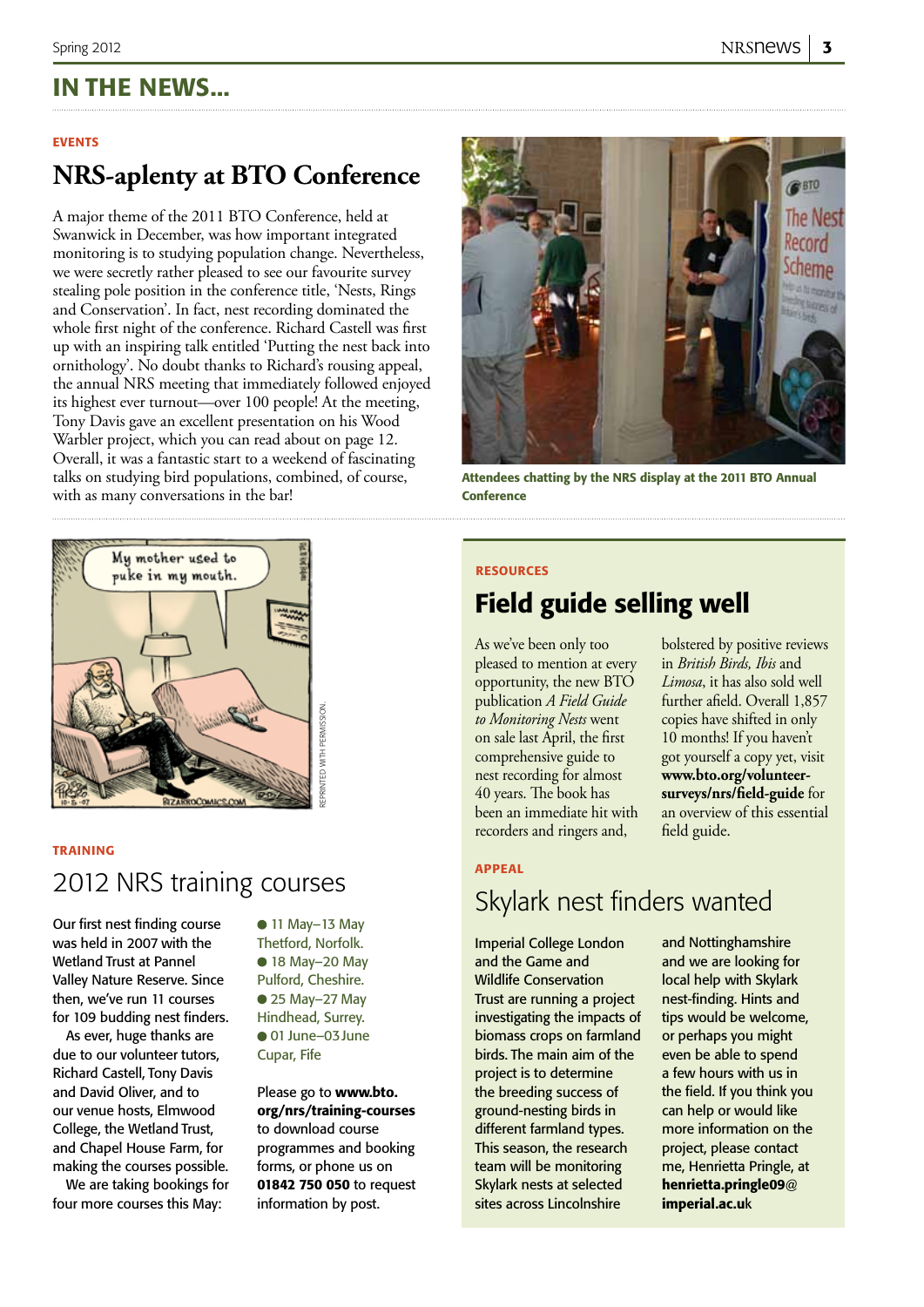### NRS Latest results

## Tits and targets

When it comes to nesting, some species may be sexier than others, but none is too common to be recorded, as Dave Leech explains.

### **Dave Leech** Head of NRS, CES and RAS

**W**hile it would be difficult to argue that flushing a Collared Dove off a clutch is as exciting as following the croak of a Nightingale back to her chicks, no species is 'too common' to nest record. We need to know what's happening to our abundant birds in the same way that we need to know what's happening to those on the Amber and Red Lists. The large datasets collected when studying widespread species also allow more detailed analysis of environmental pressures such as climate change, competition and urbanisation, which may affect rarer taxa in the same way.

Conservation policy is increasingly reflecting this view, with the emphasis moving from a species-based approach to one that monitors habitat quality using suites of indicator species. Accordingly, the combined efforts of nest recorders and volunteer inputters have allowed us to further extend the coverage of the latest *BirdTrends Report* (**www.bto.org/birdtrends**) to include two abundant species, Wood Pigeon and Coal Tit.

Some may find it hard to get enthused by Wood Pigeons (beyond them presenting a handy way to boost NRS totals at the end of the season), but as a potential agricultural pest that has also proven very adept at colonising urban areas, they pose some really interesting questions. The NRS data suggest that productivity has increased over time (Fig 1), largely due to a fall in failure rates at the egg stage. Interestingly, laying dates appear to be 20 days later than in the 1960s, the opposite trend to that displayed by the majority of birds (although similar to that identified for Collared Dove). Has this relationship been influenced



0.6 0.8 1.0 1.2 1.4

A Wood Pigeon nest with an unusual clutch size of three. INSET: Figure 1. Fledglings per breeding attempt for Wood Pigeon 1966–2010

by changes in observer effort or the shift towards urban area? There are lots of interesting studies of seasonal trends and habitat comparisons that could be undertaken and, for once, sample sizes shouldn't be too much of an issue!

Coal Tits are relatively poorly studied compared to their Blue and Great brethren, their reluctance to utilise nest boxes (or their exclusion from them by other species?) a major factor. I've recently spoken to several recorders who are trying out new designs aimed specifically at attracting this species and I look forward to hearing about box uptake during the 2012 season. While the impact of climate change on tits breeding in deciduous woods, where they may struggle to match advances in caterpillar peaks, is well documented, it will be interesting to see whether those in coniferous woods face the same challenges. The number of fledglings produced has remained constant over time but there is some

evidence that brood sizes are falling and nestling failure rates are rising, which could reflect reduced food availability.

So, while projects on declining species are obviously a vital part of the conservation effort, those of us who don't have the opportunity to monitor Whinchats or Wood Warblers need not despair; we just need to focus on a common species instead. The totals on pages 8–9 show that many could do with more attention; fewer than 150 Greenfinch nests are monitored each year, and a larger dataset would provide the perfect opportunity to investigate the impacts of the trichomonosis outbreak on productivity. When it comes to finding out how broader environmental pressures affect breeding success, and how this influences abundance, every nest counts.

See the latest NRS results at www.bto. org/volunteer-surveys/nrs/results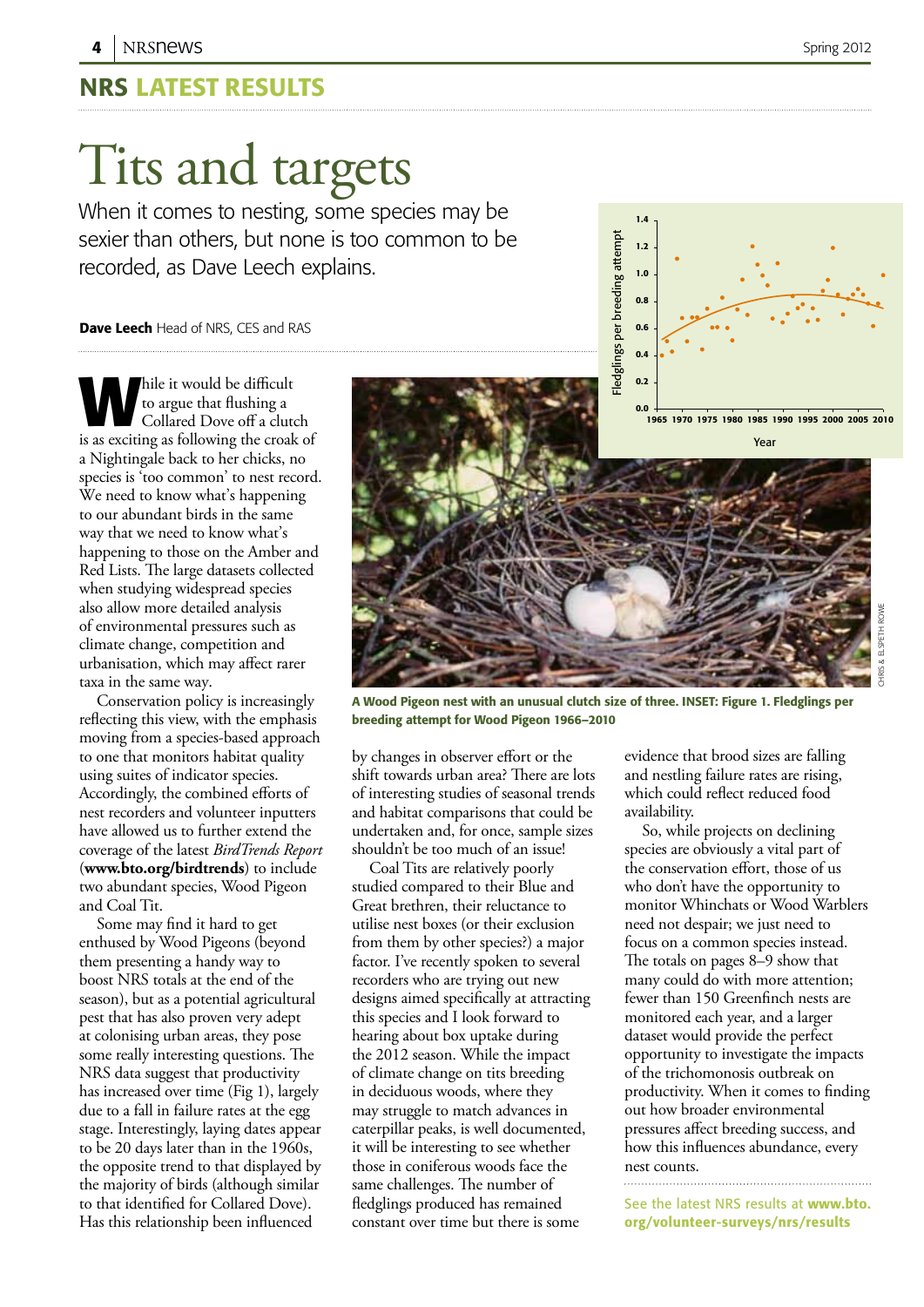## Breeding birds and the weather in 2011

BTO Research Ecologist David Glue summarises the breeding season, drawing on comments and findings from nest recorders, ringers and reserve wardens.

#### David Glue BTO Research Ecologist

**Journal System State of State State State State State State State UK<br>
was hit by the coldest December in** anuary kicked off with frozen water bodies, rock-hard soils and snow-topped hillsides as the UK 120 years. Night-time temperatures fell as low as -22°C and Kestrel, Barn Owl and Wren territories, among others, were worryingly vacant. Atlantic westerlies brought about a slow thaw in January, with lashing rain and temperatures above 1°C. Collared Dove and Feral Pigeon were reported nesting in suburban areas and Grey Heron, Magpie and other species were seen nest-building. By February, with temperatures topping 15°C in Central London, egg-laying had been reported for 10 different species, including Tawny Owl in Yorkshire and Wiltshire, Blackbird in Devon, Moorhen in Birmingham and a Robin in a garden centre in Berkshire. Overall, although not as severe as 2009/10, it was another hard winter.

### **Spring drought**

A northerly wind chill in March delayed changeover of winter visitors and spring migrants; lingering Waxwing, Redwing and Fieldfare were all reported in full song. An ongoing rainfall deficit—March was the driest since 1990—seemed to leave foraging Rook, Blackbird and other species hard-pressed. Flimsy Long-tailed Tit, Dunnock, dove and thrush nests were all reported spilling contents, mirroring events in 2010.

April Fools' Day heralded spring proper and warm sub-tropical Atlantic air was followed by a spate of egglaying by Grey Heron, Little Egret, dabbling duck, coastal gulls and waders. High pressure from 6April gave rise to a sunny, dry April, with

temperatures 3.9°C above average. Early egg-laying was reported for thrushes, Robin and other passerines with modest-sized broods fledging.

The continuing drought conditions (driest April since 2007) sparked off widespread lowland heath and hillside moor fires from Dorset, Berkshire and Derby to Cumbria and Sutherland, destroying many nests and breeding territories.

#### **Glorious Spanish heat in May**

The dry, sunny theme to spring continued in May. High pressure anchored long-term in the south of the UK and hot air from Iberia took temperatures up to 25.4°C in places, though 'lows' did reach damp northwestern parts.

Regular spring migrants were quickly back on station, but song periods were short and pairs swift to egg-lay, according to frustrated nest recorders. Short-haul species, notably Chiffchaff and Blackcap, were back in strength and performed well, as did Whitethroat. However, concern for depleted populations of Cuckoo, Nightingale and Turtle Dove—thought to winter in savannah woodland further south in Africa seemed further justified in 2011, with some traditional haunts seemingly empty and only modest breeding success noted.

Repeated blasts of hot southeasterly winds helped to sweep extra Black Redstart, Grasshopper Warbler and Quail to the UK, the latter singing widely from grasslands and cereals.

#### **Summer rains replenish flora**

June marked the return to classical British Atlantic maritime weather: cool, changeable, cyclonic, with

temperatures down across the UK. Repeat westerly-tracking rainbelts— June rainfall was above the norm in all regions—helped reinvigorate jaded gardens, farm, heath and moor, and at just the right time for second-brooding Robin, thrushes, and Starling.

Torrential downpours in the south on 12 June led to swollen water courses and wetlands. Recorders noted flooded nests of Mute Swan, grebes, Kingfisher and Sand Martin.

June closed with a brief taste of high summer, the mercury clipping 33.3°C in London, boosting numbers of airborne insects—good for foraging warblers, flycatchers and hirundines.

#### **More showers in July and August**

A cool, showery regime returned in July, with see-sawing temperatures and fitful sunshine, uncomfortable for UK holidaymakers but good for many nesting birds. Premature 'autumnal' gales and lashing rain during 14–17 July dislodged 'branching' young and broods from nests of Grey Heron, Hobby and Long-eared Owl.

The fluctuating temperatures and showery pattern to summer spilled over into August, initially favourable for second broods. Nest box-using Robin, Stock Dove and Tree Sparrow churned out extra families. Large, mobile flocks of Crossbill, composed of mixed families, hinted at a productive season. Violent thundery cloudbursts on 18 August caused local flashflooding, affecting wetland waterfowl, waders, *Acrocephalus* warblers and Reed Bunting. A cooler final week of August with frequent showers, though affecting some late broods, failed to take the gloss off a fairly productive breeding season for many UK species.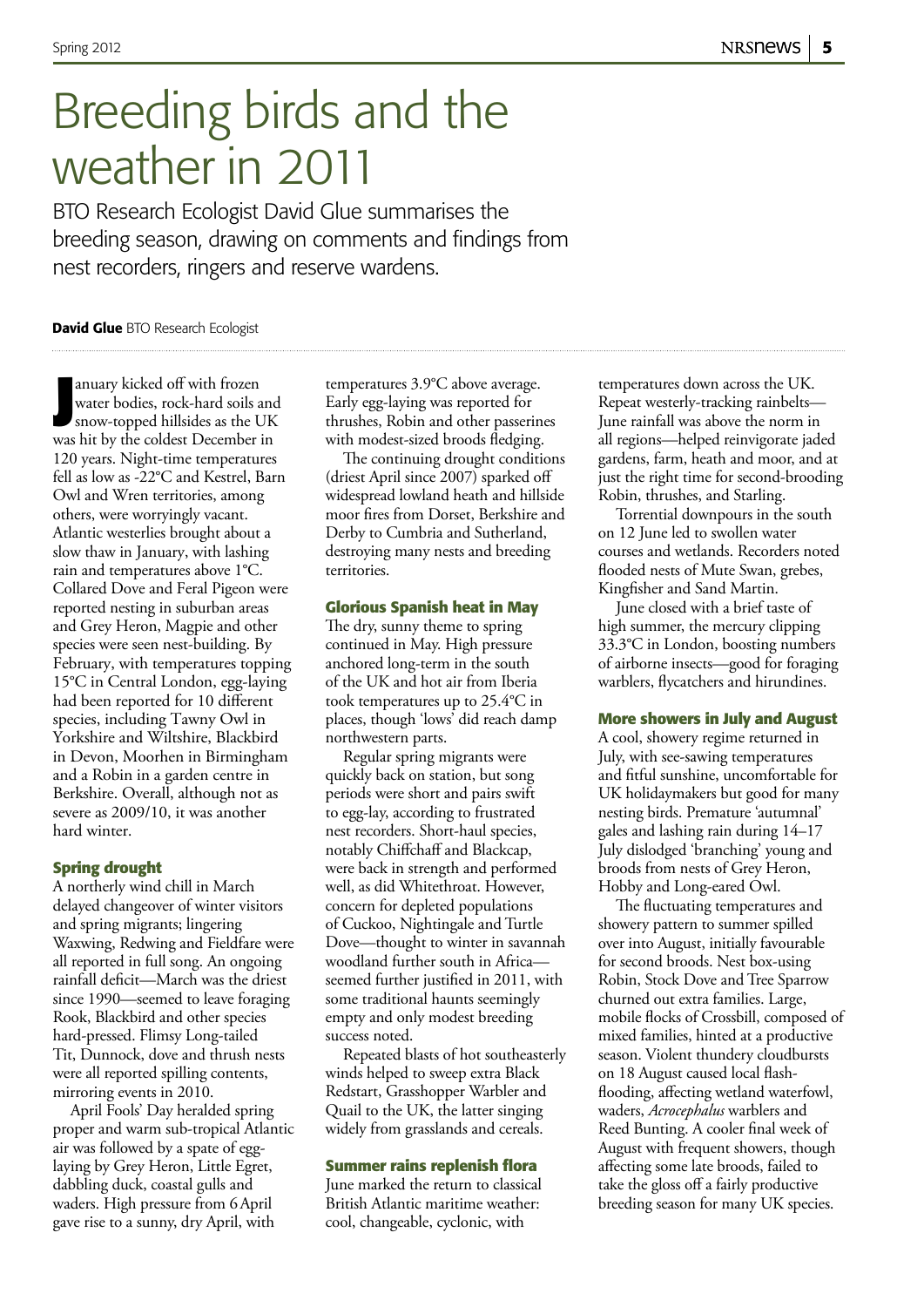### NRS SPECIES Spotlight



## High-bough nesting

In 2011, the Hawfinch Working Group met to discuss what could be done to understand better the large-scale decline of this woodland specialist. Working group members and nest recorders Steve Roberts and Jerry Lewis report.

Steve Roberts & Jerry Lewis

**Example 1** ven nest recorders who like<br>
heights don't often come across<br> **EXECUTE:**<br>
Frecords are submitted to the Nest ven nest recorders who like heights don't often come across Hawfinch nests. Fewer than 10 Record Scheme per year and only 226 Hawfinch nests have ever been recorded. These records, dating back to 1940, are nevertheless interesting to compare. Virtually all the nest records since 1980 are from nests in woodland, whereas earlier records are from a more diverse spread of habitats, including orchards, hedgerows and gardens. The most commonly recorded vegetation for nest sites post-1980 is Beech and oak, whereas for older records it is Hawthorn, Silver Birch and fruit trees. The cards hint at changes in productivity: average first egg dates are a week earlier (5 May ) post-1980 and the failure rate is higher. The Hawfinch Working Group would like to see more Hawfinch nest records collected to give us an opportunity to study their productivity in more detail. So, we offer here some tips on finding Hawfinch nests.

Although when it is high up, seeing into a Hawfinch nest may be the preserve of a trained and equipped tree climber, nevertheless a recorder on the ground can observe adult activity, count larger chicks and record nest outcome. Remember to follow the Code of Conduct in the *NRS Handbook* at all times.

Hawfinches are considered to be very sensitive to disturbance at the nest but work in our study area and by others does not support this assessment. Although usually secretive, Hawfinches are quite confiding and return to eggs and chicks readily, even when observers are still in the vicinity and they tolerate hides without problems. However, many nests are



A Hawfinch nest with tell-tale fine twigs protruding. Hawfinches usually have one brood in a season, laying 3–7 eggs.

predated (Jays and squirrels likely, though unproven suspects), so perhaps the species' reputation has been built on early-stage predations being misinterpreted as desertions.

Hawfinch in our study area favour mixed broadleaved woodland with a well-defined canopy, understory and tall shrub layer. There is a marked preference for nesting in slender, ivy-covered trees, particularly young Ash, Beech and Silver Birch, though this is not exclusive. In these trees, nests are often positioned against the trunk, towards the top, where the ivy is beginning to thin. They may appear see-through from below and, if the female is sitting, the tail and shining bill are sometimes visible. Nests have also been found within hanging clumps of Honeysuckle, in leaders of trees, on epicormic growths, in small forks with no ivy cover at all and sometimes well out towards the tips of branches. Nests have also been found

in evergreens, *eg* Yew and Hemlock. The preferred tree species may vary between areas; Holly for instance is often favoured in the New Forest. Nest height is also extremely variable.

### **Locating territories**

Essential to finding Hawfinch nests is familiarity with their subtly different calls and timing of visits to coincide with peak activity. To begin with, potential breeding sites should be located. This can be done on fine mornings in late March and April, when birds may be detected by their weak song and 'typical' explosive ticking calls. These calls carry up to100 m, so can be heard from forest paths, although picking them out from a background of general bird song takes practice. Pairs often form loose colonies that are made obvious in the leafless canopy by the noisy and aggressive interactions between males, but isolated pairs are more difficult to locate.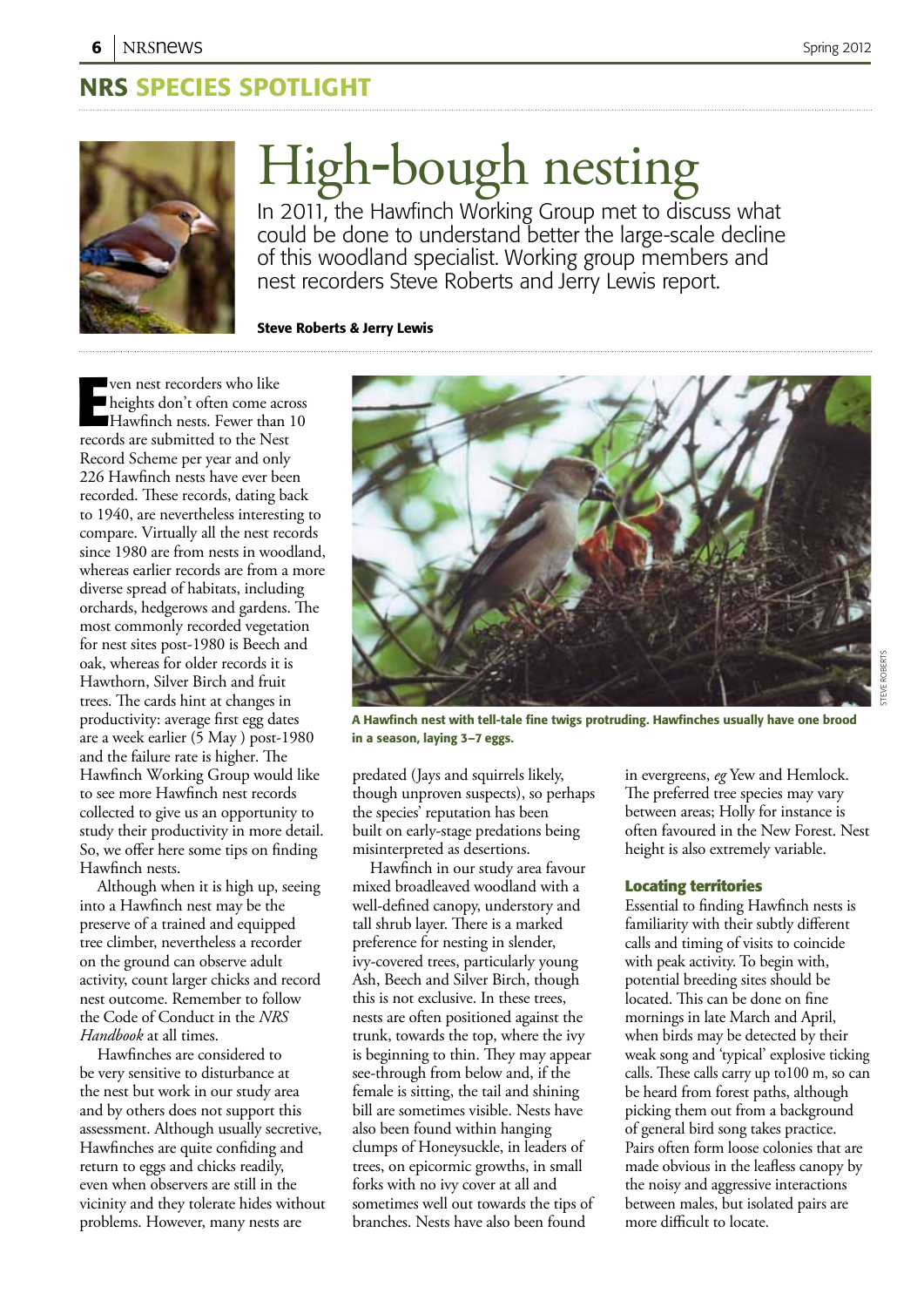The timing of follow-up visits to find the actual nests is crucial. Nests should be located as early as possible, before leaf cover becomes too extensive, but also when the birds are likely to be incubating eggs. In the Wye Valley, Wales and Gloucestershire this is traditionally in the first week of May, but it may be earlier in other areas. Towards the end of incubation, and by the chick stage, leaf cover becomes so dense that nest locations are almost impossible to see. Some nests on our study sites have not been visible at all from the ground on follow-up visits. This is also a good reason for marking nest locations well once you have found them!

#### **Homing in on the nest**

During incubation, males feed the females at or very near the nest at intervals of about 45 minutes. Feeding is accompanied by protracted bursts of calling, similar to the above-mentioned ticking call, but more rapid and excitable.

When a burst of calling is heard, immediately hasten towards it to get close to the nest site; reaching this 'hot spot' is more important than a stealthy approach. Calls will probably cease near the site but with luck birds may be seen. Once in the general vicinity of the nest, wait quietly for the next bout of feeding, when it will be easier to pinpoint the birds. Watch closely any birds that are not in the canopy and try to see where they go; birds lower down will invariably be going to or from a nest. Do not use binoculars at this point, as the restricted field of view will be a handicap. The nest itself will be difficult to see, but look out for telltale fine twigs protruding from ivy. If the nest isn't spotted immediately, wait for the next bout of calls and spend the time slowly looking over nearby trees with binoculars. Thoroughly check all parts of suspected nesting trees.

When a nest is found, do not discount further calling in the vicinity, as nests can be as little as 20 m apart.

Hawfinch is one of the species featured in the new BTO publication '*A Field Guide To Monitoring Nests'.* See www. bto.org/volunteer-surveys/nrs/fieldguide for more information.

STEVE LOW STEVE LOW

Steve Low, a postman in Suffolk, found himself going to the dentist a lot more often last year — an unusual side effect of getting involved in the Nest Record Scheme

Jo Jones Wicken Fen Ringing Group

Steve's introduction to nest recording was by chance. He happened to be in a hide at Wicken Fen Nature Reserve, Cambridgeshire, when I arrived to check on a Swallow's nest above the hide door. While inspecting the nest, I explained to him what nest recording is all about. This encounter was a piece of luck, as Steve is a friendly postman and people on his rounds know about his interest in nature.

Later that week, a villager mentioned to him that Spotted Flycatchers were nesting by the entrance to a dentist's surgery in Newmarket. Steve immediately got in touch with me and together we went to see the nest.

The surgery receptionists told us that a pair had been coming to nest in the trellis by their front entrance for years. When we checked, we found a Spotted Flycatcher nest with four chicks. The parents were feeding busily, taking no notice of the constant

comings and goings from the surgery.

Steve took on the job of recorder, visiting every few days at the end of his delivery rounds.

Ten days later the chicks were ready to fledge, flapping vigorously on the edge of the nest. Steve visited the next day and the nest was empty, but the adults were still nearby and acting agitated. Then Steve heard cheeping from low down. Following the noise, he found that a chick had fallen through a grating next to a cellar window. Steve and two receptionists dashed down to the cellar, forced open the window and managed to catch the chick, leaving it safely under bushes outside. Later, it was heard calling from the bushes and the parents were calling back.

Four chicks fledged, one chick rescued, one completed nest record card, one new nest recorder—my sort of trip to the dentist!

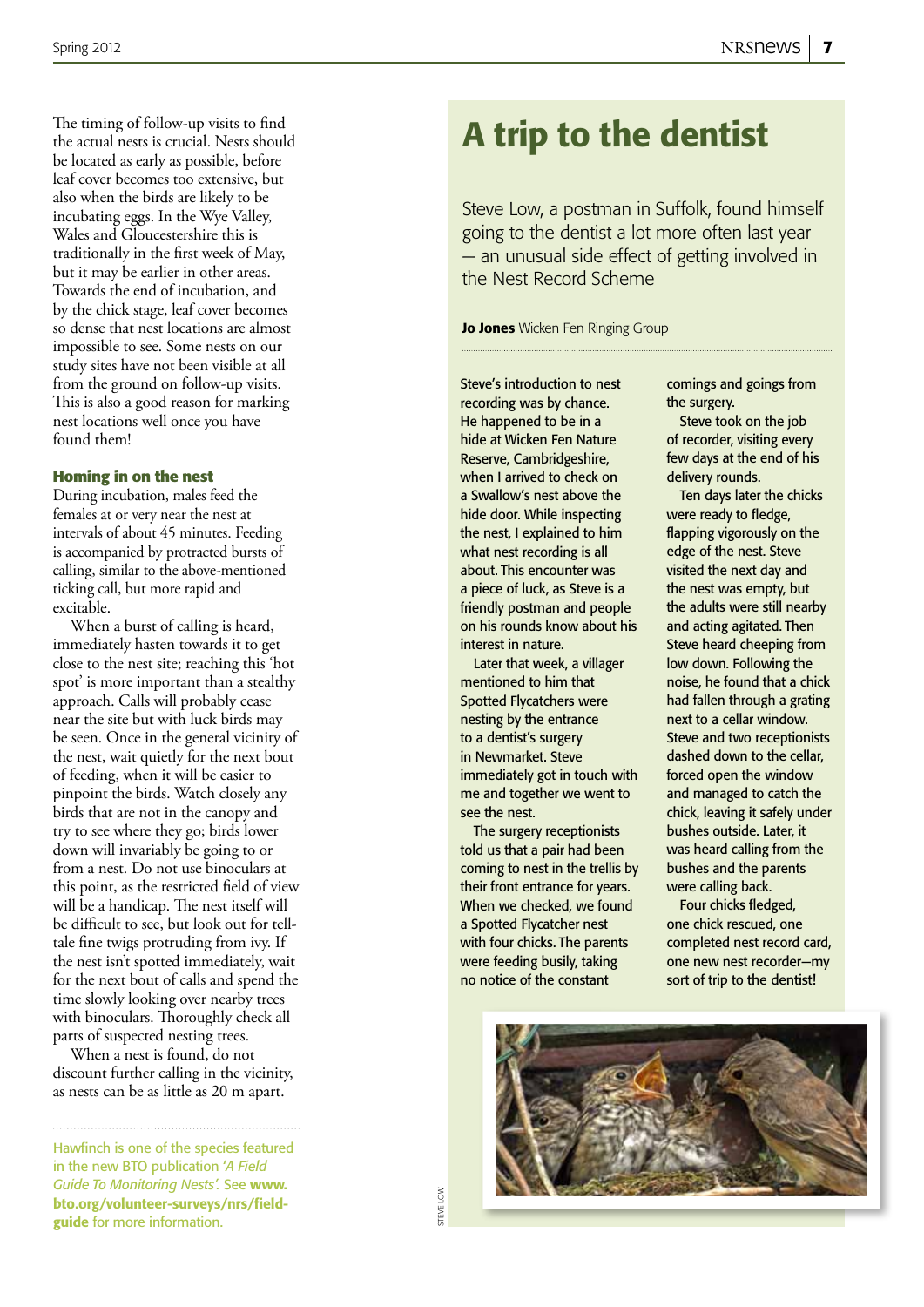## Nest Record Scheme totals

A summary of the number of records per species submitted to the Nest Record Scheme in 2010, 2011 and from 1939–2011 (as of February 2012).

Species preceded with a bullet-point are incorporated in the BTO's Integrated Population Monitoring Programme. We would be particularly pleased to receive records for those species marked with \* (fewer than 150 records per year on average over the last 10 years). Schedule 1 species are in italics (please note that this list relates to GB classification and varies for Eire, Northern Ireland and the Isle of Man).

| <b>Species</b>                | Code          | 2010           | 2011           | <b>Total</b> |
|-------------------------------|---------------|----------------|----------------|--------------|
| • Mute Swan                   | <b>MUTSW</b>  | 142            | 117            | 7.343        |
| <b>Whooper Swan</b>           | <b>WHOSW</b>  | $\mathbf 0$    | $\overline{2}$ | 28           |
| <b>Bar-headed Goose</b>       | <b>BAHGO</b>  | 0              | 0              | 9            |
| <b>Greylag Goose</b>          | <b>GREGO</b>  | 52             | 63             | 1,177        |
| <b>Snow Goose</b>             | <b>SNOGO</b>  | 0              | 0              | 8            |
| <b>Canada Goose</b>           | <b>CANGO</b>  | 163            | 143            | 5,217        |
| <b>Barnacle Goose</b>         | <b>BARGO</b>  | 1              | 1              | 75           |
| <b>Egyptian Goose</b>         | <b>EGYGO</b>  | 16             | 18             | 175          |
| <b>Ruddy Shelduck</b>         | <b>RUDSH</b>  | 1              | 1              | 5            |
| <b>Shelduck</b>               | <b>SHELD</b>  | 6              | 5              | 383          |
| <b>Wood Duck</b>              | <b>WOODU</b>  | $\overline{2}$ | 0              | 3            |
| <b>Mandarin</b>               | <b>MANDA</b>  | 43             | 28             | 840          |
| Wigeon                        | <b>WIGEO</b>  | 0              | 0              | 187          |
| <b>Gadwall</b>                | <b>GADWA</b>  | 15             | 20             | 273          |
| Teal                          | TEAL.         | 1              | $\overline{2}$ | 243          |
| <b>Mallard</b>                | <b>MALLA</b>  | 207            | 134            | 10,127       |
| Pintail                       | <b>PINTA</b>  | 0              | 0              | 23           |
| <b>Garganey</b>               | <b>GARGA</b>  | $\Omega$       | $\overline{0}$ | 11           |
| <b>Shoveler</b>               | <b>SHOVE</b>  | 5              | 0              | 235          |
| <b>Red-crested Pochard</b>    | <b>RECPO</b>  | 8              | 6              | 32           |
| Pochard                       | <b>POCHA</b>  | 17             | 3              | 286          |
| <b>Tufted Duck</b>            | <b>TUFDU</b>  | 33             | 36             | 1,479        |
| <b>Eider</b>                  | <b>EIDER</b>  | 317            | 339            | 11,016       |
| <b>Common Scoter</b>          | <b>COMSC</b>  | $\mathbf 0$    | $\overline{0}$ | 43           |
| Goldeneye                     | <b>GOLDE</b>  | 12             | 15             | 290          |
| <b>Red-breasted Merganser</b> | <b>REBME</b>  | $\overline{2}$ | $\mathbf{1}$   | 294          |
| Goosander                     | GOOSA         | 11             | 12             | 433          |
| <b>Ruddy Duck</b>             | <b>RUDDU</b>  | $\mathbf 0$    | $\overline{0}$ | 185          |
| <b>Red Grouse</b>             | <b>REDGR</b>  | 3              | 10             | 873          |
| Ptarmigan                     | <b>PTARM</b>  | $\overline{0}$ | $\mathbf{1}$   | 133          |
| <b>Black Grouse</b>           | <b>BLAGR</b>  | 1              | 3              | 85           |
| <b>Capercaillie</b>           | <b>CAPER</b>  | $\mathbf{1}$   | $\overline{0}$ | 92           |
| <b>Red-legged Partridge</b>   | <b>RELPA</b>  | 7              | 6              | 509          |
| <b>Grey Partridge</b>         | <b>GREPA</b>  | 3              | $\overline{2}$ | 874          |
| Quail                         | QUAIL         | 0              | 0              | 16           |
| <b>Pheasant</b>               | <b>PHEAS</b>  | 30             | 44             | 2,417        |
| Golden Pheasant               | <b>GOI PH</b> | 0              | 0              | 6            |
| • Red-throated Diver*         | <b>RETDI</b>  | 20             | 18             | 2,505        |
| <b>Black-throated Diver</b>   | <b>BLTDI</b>  | 5              | 4              | 250          |
| <b>Little Grebe</b>           | <b>LITGR</b>  | 50             | 37             | 2,870        |
| <b>Great Crested Grebe</b>    | GRCGR         | 155            | 127            | 4,621        |
| <b>Slavonian Grebe</b>        | <b>SLAGR</b>  | $\overline{2}$ | 16             | 216          |
| <b>Black-necked Grebe</b>     | BLNGR         | 0              | 0              | 31           |
| <b>Fulmar</b>                 | <b>FULMA</b>  | 16             | 7              | 7,638        |

| <b>Species</b>              | Code         | 2010        | 2011        | <b>Total</b>   |
|-----------------------------|--------------|-------------|-------------|----------------|
| <b>Manx Shearwater</b>      | MANSH        | 4           | 0           | 633            |
| <b>Storm Petrel</b>         | <b>STOPE</b> | $\mathbf 0$ | 0           | 92             |
| Leach's Petrel              | <b>LEAPE</b> | 0           | 0           | 75             |
| <b>Gannet</b>               | <b>GANNE</b> | $\Omega$    | 0           | 33             |
| Cormorant                   | CORMO        | 79          | 7           | 2,540          |
| Shag                        | SHAG.        | 400         | 283         | 16,170         |
| <b>Bittern</b>              | <b>BITTE</b> | 0           | 0           | 39             |
| <b>Little Egret</b>         | <b>LITEG</b> | 44          | 29          | 205            |
| • Grey Heron                | <b>GREHE</b> | 220         | 78          | 8,889          |
| <b>Honey Buzzard</b>        | <b>HONBU</b> | 20          | 17          | 198            |
| <b>Red Kite</b>             | <b>REDKI</b> | 321         | 310         | 1,477          |
| <b>White-tailed Eagle</b>   | <b>WHTEA</b> | 5           | 1           | 16             |
| Marsh Harrier               | <b>MARHA</b> | 23          | 20          | 179            |
| • Hen Harrier               | <b>HENHA</b> | 33          | 5           | 2,045          |
| <b>Montagu's Harrier</b>    | MONHA        | 2           | 0           | 47             |
| <b>Goshawk</b>              | <b>GOSHA</b> | 104         | 86          | 1,626          |
| • Sparrowhawk*              | <b>SPARR</b> | 77          | 83          | 5,937          |
| • Buzzard                   | <b>BUZZA</b> | 248         | 263         | 7,943          |
| <b>Golden Eagle</b>         | <b>GOLEA</b> | 20          | 19          | 713            |
| <b>Osprey</b>               | <b>OSPRE</b> | 14          | 13          | 143            |
| • Kestrel                   | <b>KESTR</b> | 417         | 398         | 10,690         |
| • Merlin*                   | <b>MERLI</b> | 54          | 56          | 4,143          |
| • Hobby*                    | <b>HOBBY</b> | 63          | 89          | 1.368          |
| • Peregrine*                | <b>PEREG</b> | 128         | 127         | 3,789          |
| <b>Water Rail</b>           | <b>WATRA</b> | 1           | 3           | 114            |
| Corncrake                   | <b>CORNC</b> | 0           | 0           | 32             |
| • Moorhen                   | <b>MOORH</b> | 387         | 233         | 25,519         |
| Coot                        | COOT.        | 978         | 778         | 23,325         |
| • Oystercatcher             | <b>OYSTE</b> | 309         | 350         | 19,143         |
| <b>Black-winged Stilt</b>   | <b>BLWST</b> | $\mathbf 0$ | $\mathbf 0$ | 4              |
| Avocet                      | <b>AVOCE</b> | 12          | 32          | 1,013          |
| <b>Stone Curlew</b>         | <b>STOCU</b> | $\mathbf 0$ | $\mathbf 0$ | 425            |
| <b>Little Ringed Plover</b> | <b>LIRPL</b> | 59          | 72          | 2,953          |
| • Ringed Plover             | <b>RINPL</b> | 202         | 165         | 11,456         |
| <b>Kentish Plover</b>       | <b>KENPL</b> | 0           | 0           | 19             |
| <b>Dotterel</b>             | <b>DOTTE</b> | 1           | $\mathbf 0$ | 264            |
| · Golden Plover             | <b>GOLPL</b> | 6           | 6           | 947            |
| • Lapwing                   | <b>LAPWI</b> | 308         | 314         | 28,644         |
| <b>Dunlin</b>               | dunli        | 1           | 2           | 579            |
| <b>Ruff</b>                 | RUFF.        | 0           | 0           | $\overline{4}$ |
| · Snipe*                    | <b>SNIPE</b> | 8           | 5           | 1,863          |
| <b>Woodcock</b>             | <b>WOODC</b> | 0           | 4           | 692            |
| <b>Black-tailed Godwit</b>  | <b>BLTGO</b> | 1           | 0           | 43             |
| <b>Whimbrel</b>             | <b>WHIMB</b> | 36          | 32          | 128            |
| • Curlew*                   | <b>CURLE</b> | 35          | 22          | 3,188          |
| • Common Sandpiper*         | <b>COMSA</b> | 42          | 32          | 1,749          |
| <b>Greenshank</b>           | <b>GRESH</b> | 3           | 8           | 209            |
| • Redshank*                 | <b>REDSH</b> | 24          | 36          | 3,526          |
| <b>Red-necked Phalarope</b> | RENPH        | 0           | 0           | 163            |
| <b>Arctic Skua</b>          | <b>ARCSK</b> | 1           | 1           | 377            |
| <b>Great Skua</b>           | <b>GRESK</b> | 1           | 11          | 451            |
| <b>Kittiwake</b>            | <b>KITTI</b> | 535         | 665         | 19,676         |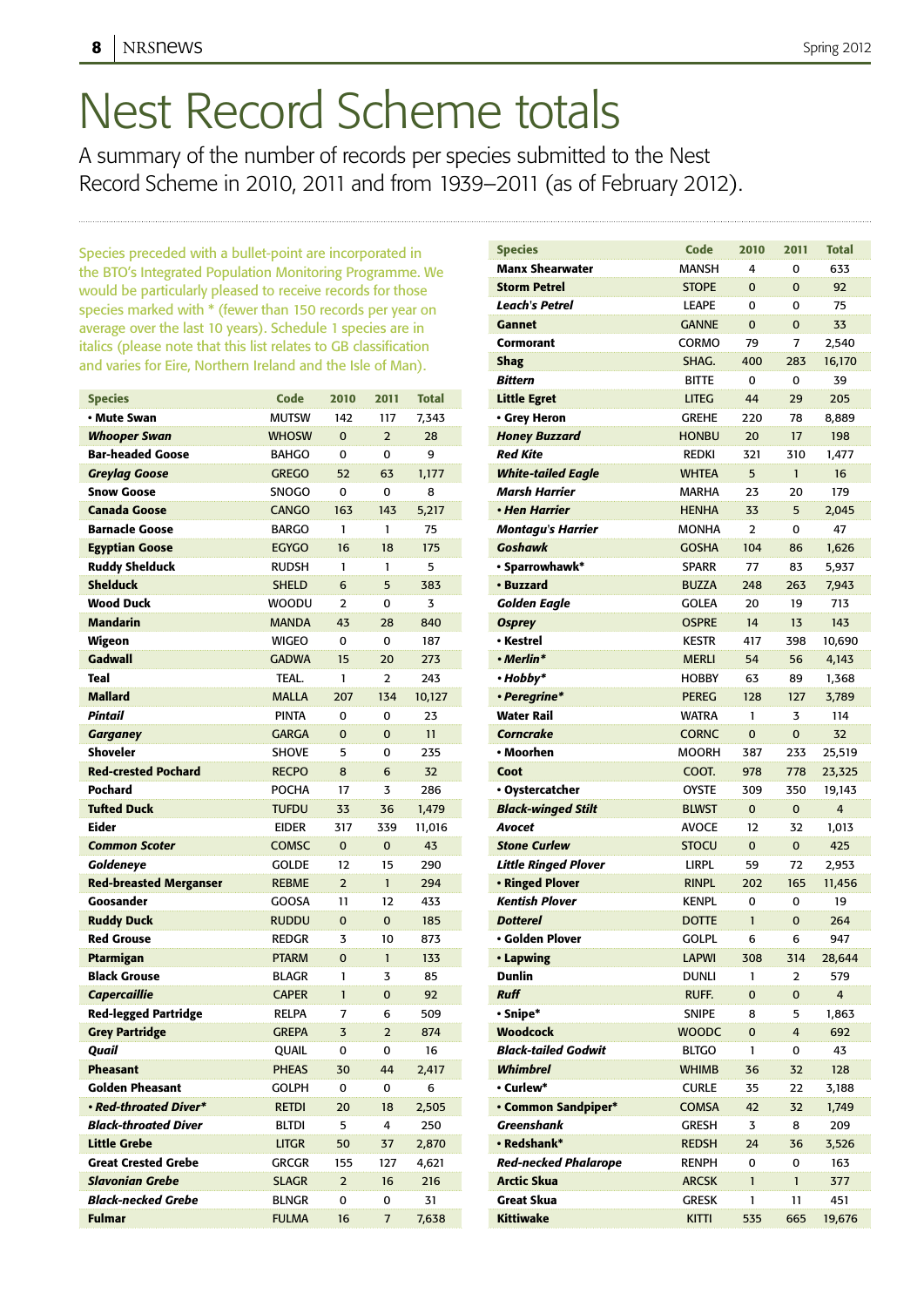| <b>Species</b>                  | Code         | 2010         | 2011           | <b>Total</b> |
|---------------------------------|--------------|--------------|----------------|--------------|
| <b>Black-headed Gull</b>        | <b>BLHGU</b> | 47           | 194            | 10,352       |
| <b>Mediterranean Gull</b>       | <b>MEDGU</b> | $\mathbf{1}$ | $\mathbf 0$    | 50           |
| <b>Common Gull</b>              | COMGU        | 123          | 58             | 6,146        |
| <b>Lesser Black-backed Gull</b> | <b>LBBGU</b> | 24           | 10             | 4,776        |
| <b>Herring Gull</b>             | <b>HERGU</b> | 56           | 63             | 7,850        |
| <b>Great Black-backed Gull</b>  | <b>GBBGU</b> | 3            | 9              | 3,503        |
| <b>Little Tern</b>              | <b>LITTE</b> | 54           | 92             | 7,219        |
| <b>Sandwich Tern</b>            | <b>SANTE</b> | $\mathbf 0$  | $\mathbf{0}$   | 1,814        |
| <b>Common Tern</b>              | <b>COMTE</b> | 188          | 108            | 8,936        |
| <b>Roseate Tern</b>             | <b>ROSTE</b> | 80           | $\mathbf{1}$   | 1,514        |
| <b>Arctic Tern</b>              | ARCTE        | 537          | 5              | 13,399       |
| <b>Guillemot</b>                | <b>GUILL</b> | 96           | $\mathbf 0$    | 1,674        |
| <b>Razorbill</b>                | <b>RAZOR</b> | 30           | 89             | 1,738        |
| <b>Black Guillemot</b>          | <b>BLAGU</b> | 44           | 32             | 1,873        |
| Puffin                          |              |              |                |              |
|                                 | <b>PUFFI</b> | 20           | 0              | 1,205        |
| <b>Rock Dove</b>                | <b>ROCDO</b> | 55           | 51             | 945          |
| <b>Feral Pigeon</b>             | <b>FERPI</b> | 23           | 9              | 2,516        |
| <b>• Stock Dove</b>             | <b>STODO</b> | 1,048        | 715            | 15,445       |
| • Wood Pigeon                   | <b>WOODP</b> | 821          | 855            | 33,291       |
| <b>• Collared Dove*</b>         | <b>COLDO</b> | 192          | 136            | 6,454        |
| • Turtle Dove*                  | <b>TURDO</b> | 15           | 11             | 2,100        |
| <b>Ring-necked Parakeet</b>     | <b>RINPA</b> | 56           | $\overline{4}$ | 112          |
| Cuckoo                          | <b>CUCKO</b> | 15           | 31             | 2,303        |
| • Barn Owl                      | <b>BAROW</b> | 1,705        | 1,823          | 20,065       |
| • Little Owl*                   | <b>LITOW</b> | 153          | 143            | 3,160        |
| • Tawny Owl                     | <b>TAWOW</b> | 472          | 476            | 14,126       |
| Long-eared Owl*                 | <b>LOEOW</b> | 16           | 17             | 884          |
| <b>Short-eared Owl*</b>         | <b>SHEOW</b> | 5            | 6              | 434          |
| • Nightjar                      | <b>NIJAR</b> | 75           | 106            | 2,316        |
| <b>Swift</b>                    | <b>SWIFT</b> | 143          | 47             | 3,430        |
| <b>Kingfisher</b>               | <b>KINGF</b> | 19           | 21             | 841          |
| <b>Wryneck</b>                  | <b>WRYNE</b> | $\mathbf 0$  | $\mathbf 0$    | 23           |
| Green Woodpecker*               | <b>GREWO</b> | 21           | 9              | 563          |
| • Great Spotted Woodpecker*     | <b>GRSWO</b> | 153          | 60             | 2,964        |
| Lesser Spotted Woodpecker*      | LESWO        | 6            | 3              | 283          |
| • Woodlark*                     | <b>WOODL</b> | 102          | 140            | 2,292        |
| · Skylark*                      | SKYLA        | 47           | 50             | 8,862        |
| • Sand Martin*                  | <b>SANMA</b> | 330          | 378            | 4,954        |
| • Swallow                       | <b>SWALL</b> | 3,183        | 2,953          | 80,844       |
| <b>House Martin</b>             | <b>HOUMA</b> | 283          | 149            |              |
|                                 |              |              |                | 11,551       |
| • Tree Pipit*                   | <b>TREPI</b> | 36           | 76             | 2,230        |
| • Meadow Pipit                  | <b>MEAPI</b> | 150          | 209            | 10,642       |
| <b>Rock Pipit*</b>              | <b>ROCPI</b> | 14           | 5              | 921          |
| • Yellow Wagtail*               | <b>YELWA</b> | 14           | 17             | 1,128        |
| • Grey Wagtail*                 | <b>GREWA</b> | 86           | 82             | 7,012        |
| • Pied Wagtail                  | <b>PIEWA</b> | 180          | 201            | 11,762       |
| • Dipper                        | <b>DIPPE</b> | 365          | 409            | 12,392       |
| • Wren                          | WREN.        | 229          | 146            | 18,001       |
| • Dunnock                       | <b>DUNNO</b> | 331          | 277            | 33,071       |
| • Robin                         | <b>ROBIN</b> | 445          | 365            | 24,775       |
| Nightingale                     | NIGAL        | 12           | 14             | 519          |
| <b>Black Redstart</b>           | <b>BLARE</b> | $\mathbf{1}$ | $\mathbf{1}$   | 184          |
| • Redstart*                     | <b>REDST</b> | 138          | 186            | 7,723        |
| • Whinchat*                     | <b>WHINC</b> | 45           | 55             | 2,657        |
| • Stonechat*                    | <b>STOCH</b> | 135          | 142            | 4,964        |
| • Wheatear*                     | <b>WHEAT</b> | 60           | 38             | 4,299        |
| • Ring Ouzel*                   | rinou        | 28           | 36             | 1,953        |
| • Blackbird                     | <b>BLABI</b> | 1,464        | 1,188          | 142,889      |
| <b>Fieldfare</b>                | <b>FIELD</b> | 0            | 0              | 7            |
| • Song Thrush                   | <b>SONTH</b> | 501          | 377            | 78,774       |
|                                 |              |              |                |              |

| <b>Species</b>              | Code         | 2010        | 2011           | <b>Total</b> |
|-----------------------------|--------------|-------------|----------------|--------------|
| Redwing                     | <b>REDWI</b> | 0           | 0              | 127          |
| · Mistle Thrush*            | MISTH        | 82          | 75             | 8,688        |
| <b>Cetti's Warbler</b>      | <b>CETWA</b> | 2           | 3              | 45           |
| <b>Grasshopper Warbler*</b> | <b>GRAWA</b> | 17          | 29             | 479          |
| Savi's Warbler              | <b>SAVWA</b> | 0           | 0              | 4            |
| · Sedge Warbler*            | <b>SEDWA</b> | 48          | 86             | 5,296        |
| <b>Marsh Warbler</b>        | <b>MARWA</b> | 0           | 0              | 170          |
| · Reed Warbler              | <b>REEWA</b> | 639         | 988            | 20,537       |
| • Blackcap*                 | <b>BLACA</b> | 142         | 212            | 4,627        |
| · Garden Warbler*           | <b>GARWA</b> | 58          | 78             | 2,516        |
| Lesser Whitethroat*         | <b>LESWH</b> | 15          | 12             | 1,028        |
| • Whitethroat*              | <b>WHITE</b> | 163         | 255            | 7,245        |
| <b>Dartford Warbler</b>     | <b>DARWA</b> | 12          | 25             | 600          |
| • Wood Warbler*             | <b>WOOWA</b> | 76          | 171            | 3,101        |
| • Chiffchaff*               | <b>CHIFF</b> | 197         | 243            | 4,638        |
| • Willow Warbler*           | <b>WILWA</b> | 190         | 311            | 14,687       |
| Goldcrest*                  | GOLDC        | 14          | 7              | 969          |
| <b>Firecrest</b>            | <b>FIREC</b> | $\mathbf 0$ | 0              | 9            |
| · Spotted Flycatcher        | <b>SPOFL</b> | 130         | 159            | 12,602       |
| • Pied Flycatcher           | <b>PIEFL</b> | 896         | 933            | 49,366       |
| <b>Bearded Tit</b>          | <b>BEATI</b> | 13          | 4              | 386          |
| • Long-tailed Tit*          | <b>LOTTI</b> | 323         | 206            | 7,653        |
| • Blue Tit                  | BLUTI        | 5,641       | 5,947          | 142,622      |
| • Great Tit                 | <b>GRETI</b> | 4,759       | 4,144          | 101,252      |
| <b>Crested Tit</b>          | <b>CRETI</b> | 3           | $\overline{2}$ | 468          |
| • Coal Tit*                 | <b>COATI</b> | 90          | 75             | 6,222        |
| <b>Willow Tit*</b>          | <b>WILTI</b> | 29          | 26             | 644          |
| • Marsh Tit*                | <b>MARTI</b> | 65          | 51             | 1,943        |
| • Nuthatch                  | NUTHA        | 187         | 214            | 5,284        |
| • Treecreeper*              | <b>TREEC</b> | 69          | 53             | 2,956        |
| <b>Golden Oriole</b>        | Golor        | 0           | 0              | 42           |
| <b>Red-backed Shrike</b>    | <b>REBSH</b> | $\mathbf 0$ | $\mathbf 0$    | 258          |
| $\cdot$ Jay*                | JAY          | 15          | 9              | 1,683        |
| · Magpie*                   | <b>MAGPI</b> | 65          | 75             | 8,633        |
| Chough                      | CHOUG        | 26          | 25             | 1,086        |
| • Jackdaw                   | <b>JACKD</b> | 498         | 372            | 10,841       |
| • Rook*                     | ROOK.        | 132         | 88             | 15,898       |
| <b>Hooded Crow</b>          | <b>HOOCR</b> | 11          | 77             | 1,257        |
| • Carrion Crow*             | CROW.        | 164         | 100            | 8,811        |
| • Raven                     | <b>RAVEN</b> | 110         | 91             | 5,293        |
| • Starling                  | <b>STARL</b> | 315         | 233            | 18,825       |
| • House Sparrow             | <b>HOUSP</b> | 345         | 391            | 17,021       |
| · Tree Sparrow              | <b>TRESP</b> | 2,137       | 1,601          | 35,977       |
| • Chaffinch                 | CHAFF        | 364         | 316            | 25,828       |
| • Greenfinch                | Grefi        | 139         | 84             | 15,834       |
| · Goldfinch*                | <b>GOLDF</b> | 128         | 100            | 4,077        |
| Siskin                      | <b>SISKI</b> | 8           | 4              | 106          |
| • Linnet                    | <b>LINNE</b> | 283         | 297            | 30,149       |
| Twite*                      | <b>TWITE</b> | 3           | 1              | 1,241        |
| • Redpoll*                  | <b>LESRE</b> | 9           | 11             | 1,395        |
| Crossbill                   | <b>CROSS</b> | 12          | 5              | 186          |
| • Bullfinch*                | <b>BULLF</b> | 77          | 90             | 6,382        |
| Hawfinch                    | <b>HAWFI</b> | 4           | 9              | 240          |
| <b>Snow Bunting</b>         | <b>SNOBU</b> | 0           | 0              | 202          |
| · Yellowhammer*             | <b>YELHA</b> | 85          | 118            | 8,629        |
| <b>Cirl Bunting</b>         | <b>CIRBU</b> | 64          | 74             | 673          |
| · Reed Bunting*             | REEBU        | 93          | 88             | 8,688        |
| • Corn Bunting*             | <b>CORBU</b> | 75          | 130            | 1,256        |
|                             |              |             |                |              |
| <b>OVERALL TOTAL</b>        |              | 40,070      | 37,252         | 1,574,437    |
|                             |              |             |                |              |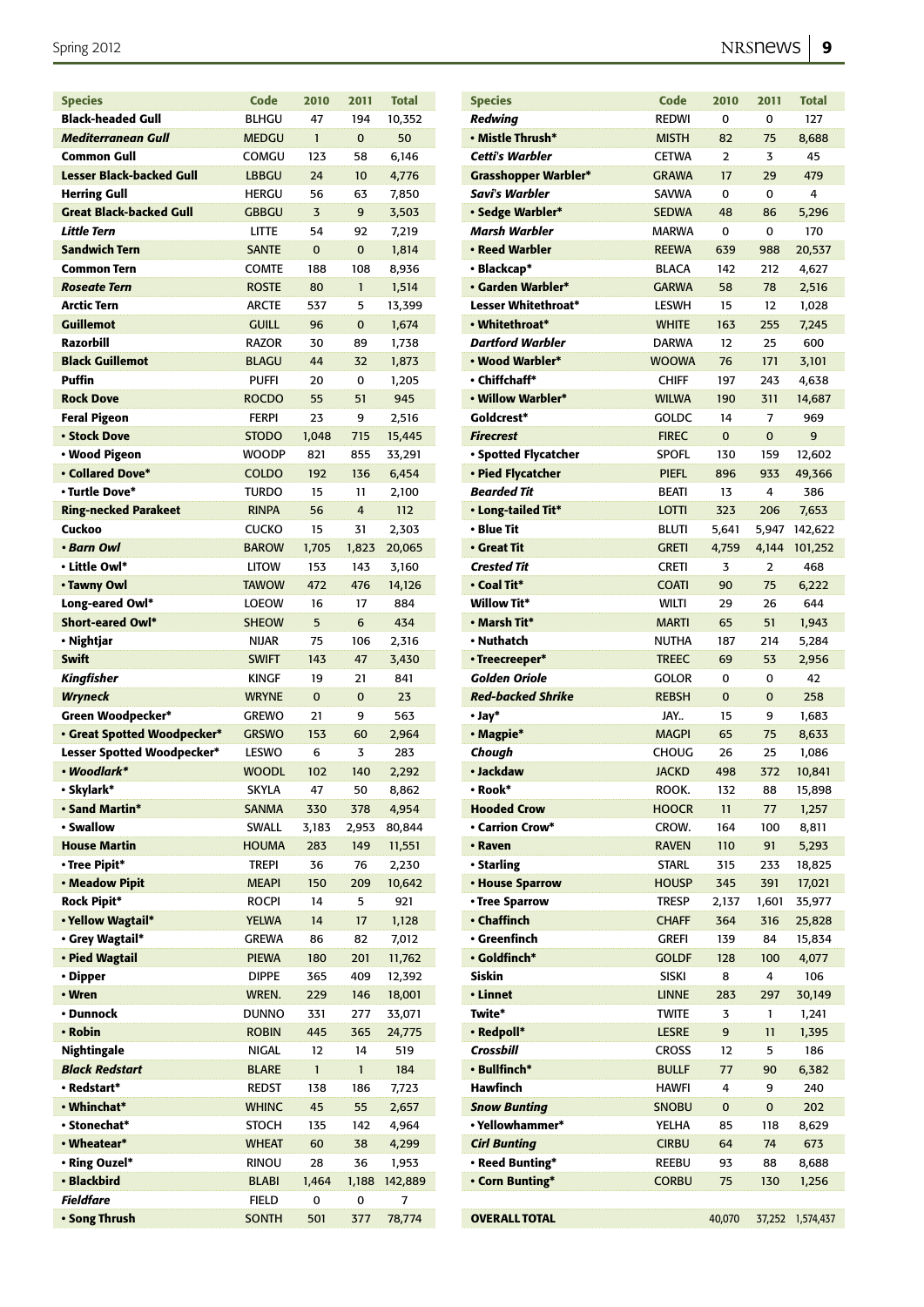### 2011 Top nesters

### Bumper Whitethroat year

By way of encouragement, this section highlights the fieldwork feats of some of our busiest nest recorders. However, it is important to note that most nest records are collected by people who monitor only a few nests each year, so a big thanks is due to *all* participants, not just those that make these lists.

Last season was a bumper year for Whitethroat nest records, no doubt partly because of good numbers of birds but also because of recorders' fantastic response to our requests for more warbler records. The annual total has trebled from 70 Whitethroat nest records in 2005 to 235 this year!

# Whitethroat nest: a substantial cup woven into vegetation

### Top 10 Whitethroat recorders in 2011

| <b>Recorder</b>                            | <b>Total</b>   |  |
|--------------------------------------------|----------------|--|
| Ron Louch                                  | 50             |  |
| <b>Adrian Scott</b>                        | 20             |  |
| <b>Mark Lawrence and Mark Penney</b>       | 18             |  |
| John Secker                                | 12             |  |
| <b>Jeremy Gates</b>                        | 11             |  |
| <b>Rye Meads Ringing Group</b>             | 9              |  |
| <b>Colin Davison</b>                       | 8              |  |
| <b>Mark Dadds</b>                          | $\overline{7}$ |  |
| John Walshe                                | 6              |  |
| <b>Chris Benson</b>                        | 5              |  |
| <b>Bristol Naturalists Society</b>         | 5              |  |
| <b>Graham Button and Richard Tomlinson</b> | 5              |  |
| <b>Richard Castell</b>                     | 5              |  |
| <b>Thetford Forest Ringing Group</b>       | 5              |  |
|                                            |                |  |

### Top 6 Oystercatcher recorders in 2011

| <b>Total</b> |
|--------------|
| 69           |
| 68           |
| 41           |
| 24           |
| つつ           |
| 19           |
|              |

| Top 10 nest recorders in Scotland 2011  |              |  |  |
|-----------------------------------------|--------------|--|--|
| <b>Recorder</b>                         | <b>Total</b> |  |  |
| <b>Colin Davison</b>                    | 315          |  |  |
| <b>David Oliver</b>                     | 255          |  |  |
| <b>Ted Cowley</b>                       | 248          |  |  |
| <b>Sean Morris</b>                      | 168          |  |  |
| <b>Bob and Rob Swann</b>                | 144          |  |  |
| <b>Tay Ringing Group</b>                | 101          |  |  |
| <b>Grampian Ringing Group</b>           | 91           |  |  |
| <b>Historic Scotland Ranger Service</b> | 79           |  |  |
| <b>Geoff Shaw</b>                       | 77           |  |  |
| <b>Guillam McIvor</b>                   | 76           |  |  |

### Recorders or groups who collected over 100 records in 2011

Farne Islands National Trust 1,354 • Merseyside RG 717 • John Brook 507 • Newbury RG 473 • South Manchester RG 452 • Alan Ball & Bob Sheppard 452 • Keith Seaton 448 • David Warden 445 • Ron Louch & Dave Thompson 444 • David Myers 435 • Arden RG 417 • Birklands RG 407 • Tom Dewdney 401 • Kevin Briggs 380 • Peter Roe 374 • Thetford Forest RG 357 • Mid-Lincolnshire RG 341 • Keith Bowden 337 • East Dales RG 324 • Lancaster & District Birdwatching Society 316 • Colin Davison 315 • Stephen Carter 315 • Kane Brides 300 • Rye Meads RG 296 • Bob Danson 291 • Michael Mac 279 • Nunnery RG 271 • Geoff Myers 269 • Stanford RG 267 • Mark Lawrence & Mark Penney 265 • Dave Hazard 263 • Frank Mawby 258 • David Coker 256 • David Oliver 255 • Wicken Fen RG 255 • Ted Cowley 248 • Jonathan Lingard 246 • Roger Short, Helen Williams & David Scott 244 • Paul Slater 243 • John Lawton-Roberts 242 • Sarah & Philip Bone 234 • Sorby Breck RG 227 • Allan Hale 226 • Paul Robinson 221 • John Walshe 219 • Rye Bay RG 216 • North West Norfolk RG 212 • Ian Spence 211 • Dartford RG 211 • Nigel Lewis 210 • Jerry Lewis 209 • Derek Holman & Karl Ivens 204 • Dave Short 197 • George Candelin 193 • Noel Fenwick & Julie Brigden 192 • Jan Pritchard 191 • Dave Francis 190 • Neil Lawton 190 • John Allenby 187 • Anne Goodall 183 • Robert Stevens 182 • Mike Netherwood & Mick Cook 172 • Sean Morris 168 • Mike Russell 168 • Derek Keates & Melvyn Preston 165 • Peter Robinson 162 • Suffolk Community Barn Owl Project 162 • Garth Lowe 159 • Paul Holness 154 • Philip Harris 153 • BIAZA Nest Recording Project 152 • Manx RG 151 • Simon Cox 151 • Ronald Clevely 149 • Dave Garner & Phillip Miller 148 • Cwm Clydach RSPB Reserve 148 • Jeremy Gates 146 • John Hyde 146 • Bob & Rob Swann 144 • Peter Rose 143 • Spurn Point Bird Observatory 142 • Graham Uney 138 • Graham Button & Richard Tomlinson 135 • Paul Cammack 132 • John High 127 • Tim Ball 127 • Vincent Lea & Louise Bacon 125 • John Lloyd 124 • Northumbria RG 124 • Robin Husbands 123 • Gerald Murphy 123 • Dawn Pickett 121 • Mike Rogers 120 • Rosemary Setchfield 118 • Moor Piece NR Nestbox Scheme 118 • Waveney RG 112 • Paul Fenwick 111 • Michael Thomas 111 • Kevan Brett 110 • Nigel Goodgame 109 • Roger Peart 108 • South West Lancashire RG 107 • Mervyn Greening 107 • Felicity Burge 107 • Steph Tyler 106 • Bristol Naturalists Society 105 • Anthony Williams & Paul Tabor 104 • Alan Lowe 102 • Tay RG 101 • Brian Rickett 101 • Reginald Lanaway 100 • Scott Jarvis 100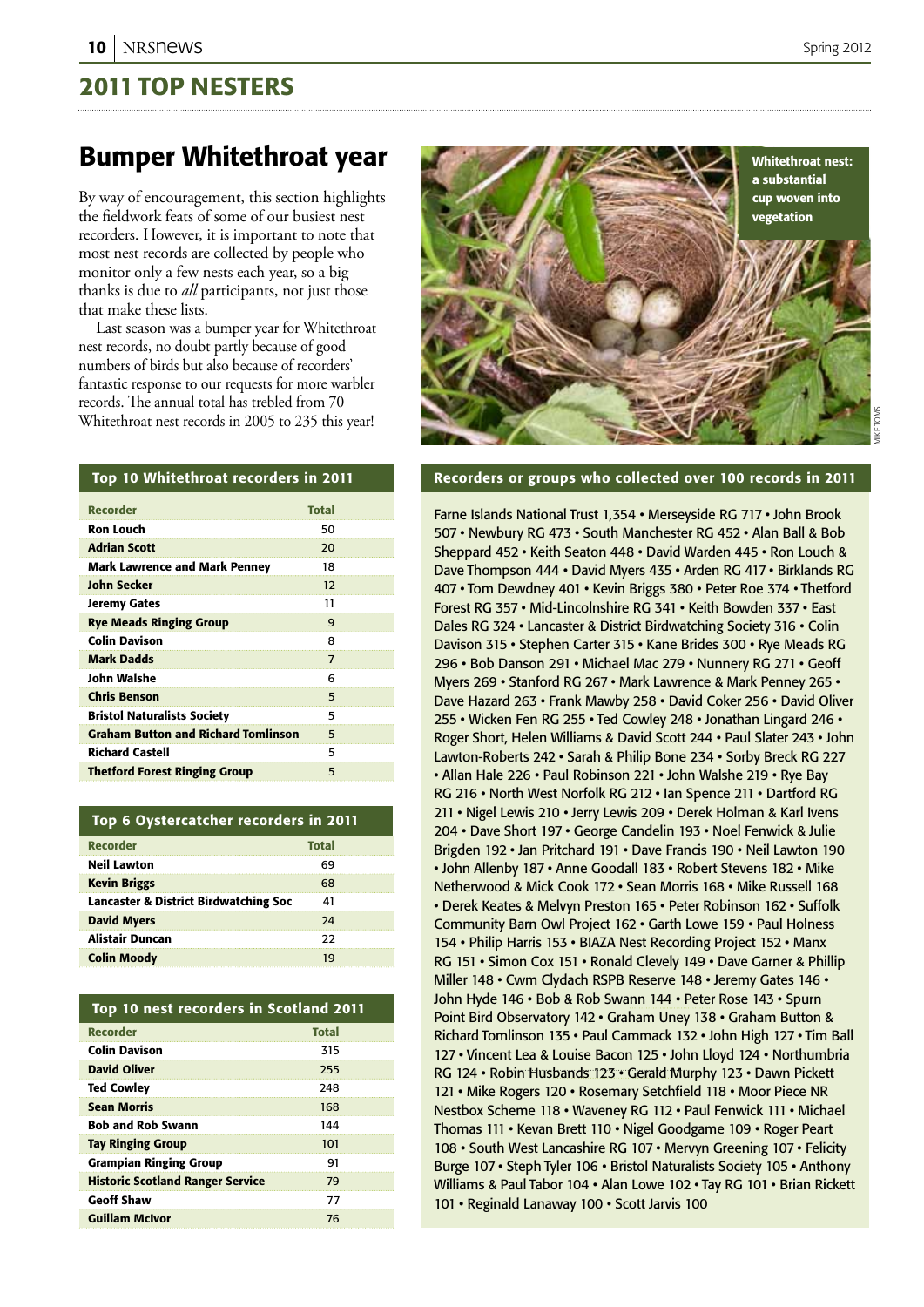## A match made in Ripon

The increased integration of the Ringing Scheme and the Nest Record Scheme over the past few years has greatly increased the value of the data collected by both surveys. East Dales RG has helped pioneer this approach.

**Jill Warwick** East Dales Ringing Group

est recording has always been<br>
a part of our ringing group<br>
since its formation in 1996.<br>
The number of perting attempts a part of our ringing group The number of nesting attempts monitored and ringed annually has grown nearly every year and in 2010 it reached 503, all now submitted via IPMR. This has happened somewhat organically as the group itself has grown in membership; older studies have expanded, new studies have begun and in some cases new members have brought sites and projects into the group with them. The group has always approached its various activities with the same ethos of adding as much value to our efforts as possible—if we are ringing chicks, why not record the nests? If we are recording nests, why not ring the chicks?

### **Nest box studies**

One of EDRG's earliest activities was monitoring Pied Flycatcher nest boxes. Ringing chicks and catching and ringing adults had already been undertaken at two study sites for some time and the group incorporated nest recording into the monitoring work. It was a very small task to include counting eggs and chicks to the protocol for box visits, for transferring to cards later.

The group also monitors nest boxes occupied by a Tree Sparrow population along the edge of a private woodland nature reserve. As well as monitoring nesting attempts in the boxes and ringing any chicks, the group carries out ringing at two feeding stations during the winter months.

### **New (or old?) RAS sites**

When the Retrapping Adults for Survival (RAS) project was launched in 1998, the group immediately

recognised that several of its existing activities already "ticked all the boxes" and could be adapted for RAS with little extra effort, making them of even greater value to conservation. These were two long-running Pied Flycatcher studies, two sites where artificial House Martin nests were being monitored, a Sand Martin colony and, more unusually, an almost unique colourringing study of Little Ringed Plover (see *Nest Record News* No. 23).

### **Waders**

The group is in the fortunate position to have access to arable farmland and rough grazing pastures that border moorland which still hold reasonable numbers of breeding waders. For many years the group has been monitoring the breeding populations there.

Quite often, for species like Lapwing, Curlew, Oystercatcher and Redshank, the precise location of the nest scrape is not actually found, but from experience gained by ringing the young ( at 'DO' or 'IP' stages), we can age the brood quite accurately. Core areas are usually revisited every two weeks and we are often able to re-locate and monitor the progress of individual broods to fledging.

### **Working with others**

The ringing group has been able to 'run' several monitoring studies by working with staff/volunteers at local nature reserves. One of these studies is a nest box scheme at the magnificent World Heritage Site of Fountains Abbey (and adjacent Studley Park), owned by the National Trust. EDRG advises staff /volunteers on nest box siting and monitoring and they pass data back to us. The National Trust, in return, gain demographic data on



ABOVE: One of the many ringing demos held by the group each year. BELOW: Pied Flycatcher chicks in a nest box at one of EDRG's study sites.

breeding birds, which helps to inform site management plans.

### **The future**

EDRG has always looked for new opportunities via access to sites, collaborations and enthusiastic new members—now we also look to new technology. The group has long had ringing permission at a Sand Martin colony over a large riverine shingle bank. Accessing the colony is easy, but inspecting the nest chambers is more of a challenge, hence no nest recording. Now in 2012, the group will have its own endoscope...

For more information about East Dales Ringing Group, visit their website: www. eastdalesringinggroup.org.uk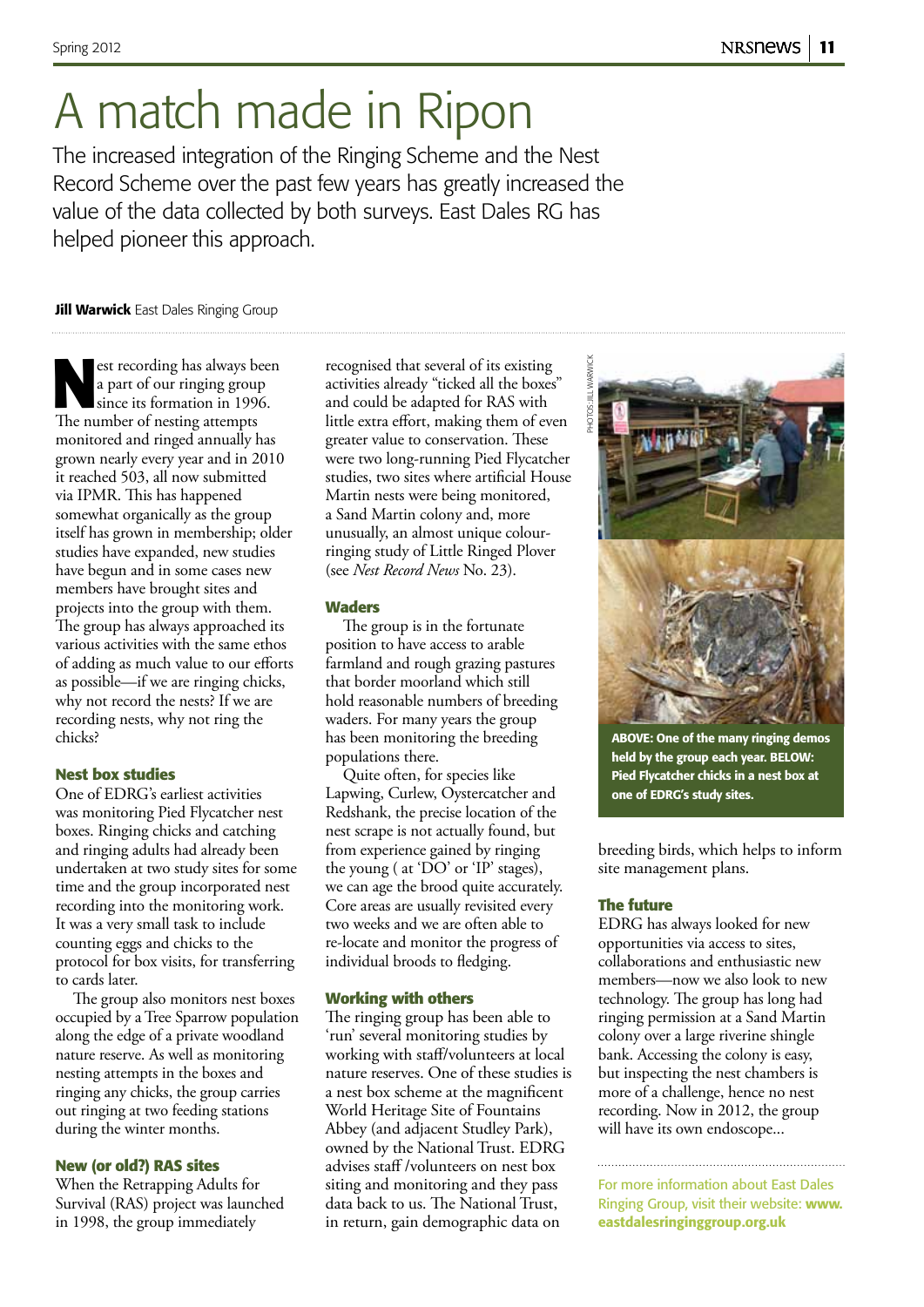## Wood Warblers on the wane?

When it came to his MSc dissertation project, Tony Davis turned to his first love—Wood Warblers. Fifty one nests found and a lot of data crunching later, Tony writes about his study on a local population.

### **Tony Davis** Nest recorder and NRS course tutor

In the 1990s, I spent a number of<br>
years studying a declining local<br>
population of Wood Warblers un<br>
it finally disappeared. At the time, I n the 1990s, I spent a number of years studying a declining local population of Wood Warblers until was fairly certain of the reasons for this decline but I hadn't collected data that could be used for a scientific analysis. Then, last year, I had to come up with a project for my MSc dissertation. I settled on a study of Wood Warbler productivity—a chance to do what I didn't do last time!

Of course, I had to find a new Wood Warbler population to study. I knew there was still a relatively large population in the New Forest, so I chose an area of mixed woodland to the west of Lyndhurst that, according to Hampshire Ornithological Society records, supported a particularly good population of Wood Warblers.

The project was to involve finding and monitoring Wood Warbler nests over the 2011 season in order to measure breeding performance and to see whether predation had a major effect on overall productivity.

Before embarking on any nestfinding, I thoroughly surveyed the study area for Wood Warblers and plotted the locations of sightings on a 1:25000 map, using a GIS program. This early-season territory mapping proved invaluable later in the season when I had to relocate territories and the birds were much quieter.

I found 51 nests during the season, with first egg dates ranging from 28 April to 15 June. I found no instances of double-brooding and I only saw two replacement nests, though I may have missed some where the first attempts failed before the adults were colour ringed. Interestingly, with both replacement nests, the males had moved territory and changed partners.



LEFT: A female Wood Warbler peeps out from its domed nest. INSET: Success! A Wood Warbler just after fledging.

I also observed two cases of adults feeding the young of other pairs after their own nesting attempts had failed.

### **'As someone who has always wondered why the NRS makes such a fuss about multiple nest visits, I am now a convert to the cause!'**

Having collected data for a single season at the study site, I wanted to compare the productivity of 'my' Wood Warblers with the 'national average'. To do this, I made use of the NRS Wood Warbler dataset—2,602 records going back to 1966. As well as comparing egg and brood sizes, I wanted to compare failure rates, so I came up with egg-stage and chickstage failure rates and the overall summary statistic 'fledglings per breeding attempt'. I discovered that having multi-visit nest records was essential for calculating these figures. As someone who has always wondered why the NRS makes such a fuss about multiple nest visits, I am now a convert to the cause!

The mean clutch size of the nests monitored at the study site was just under 5.5, similar to the overall mean of the NRS dataset. The egg-stage failure rate was also similar to the national dataset and was very low; the only definite case I recorded was when a tree fell on a nest during high winds! However, there was no similarity when it came to chick-stage failure rate, which was much higher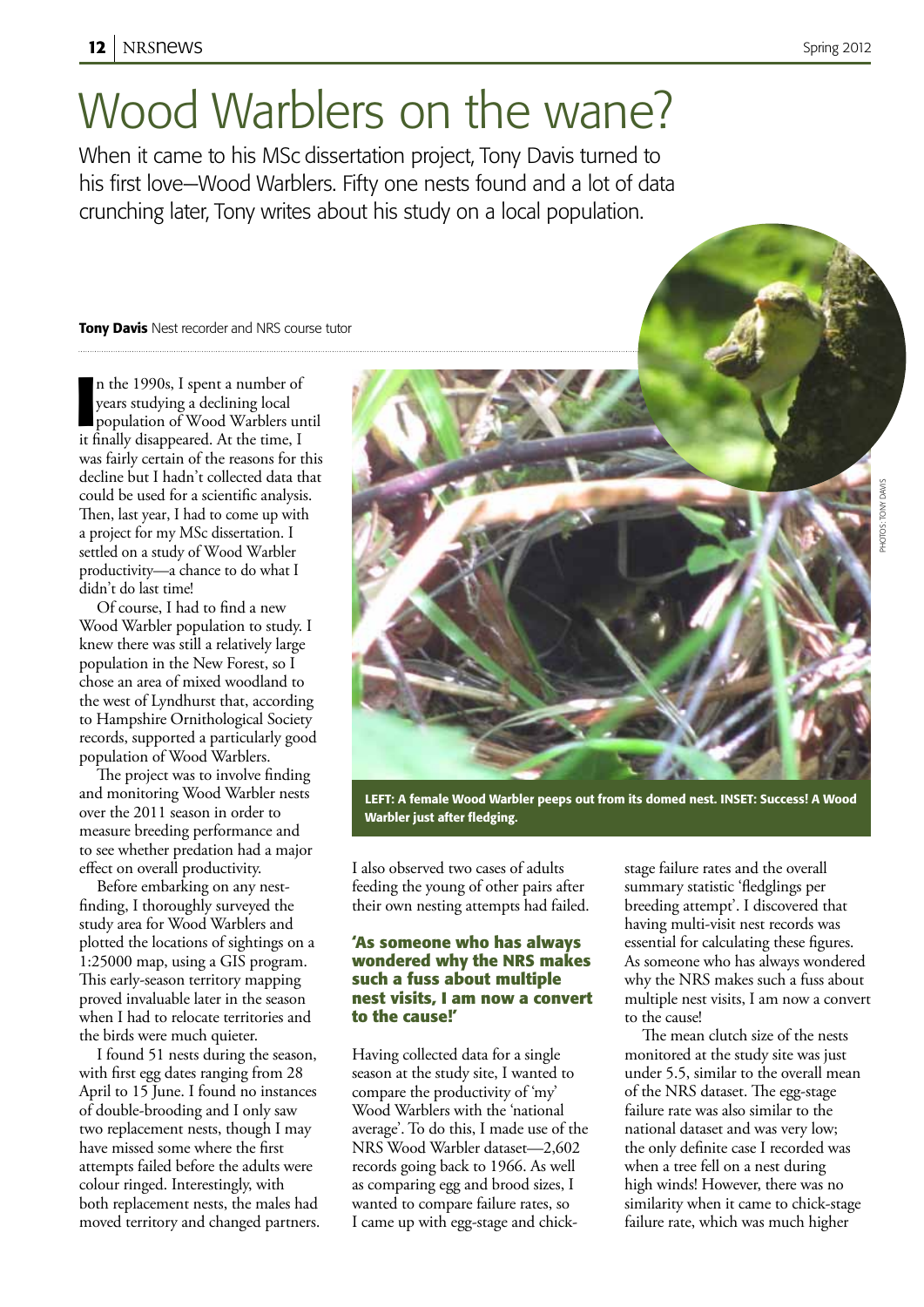

at the study site than in almost any year for the national dataset. This relatively high failure rate at the chick stage meant that the mean number of fledglings per breeding attempt for my study population was only 1.3, again poor compared to most years for the national dataset.

To assess what this low productivity might mean for the Wood Warbler study population, I wanted to calculate the level of productivity required to maintain a stable population of Wood Warblers. To do this, I also needed survival rates, but there were no

published figures for Wood Warbler in the UK, so I 'adopted' figures for a close ecological relative, the Willow Warbler. I calculated that Wood Warbler pairs would each need to produce 5.3–6.5 young per year for the population to remain the same size. Even allowing for shortcomings with this method, it suggests that the productivity of the Wood Warbler study population in 2011 was too low.

So what were the reasons for the poor productivity at the study site in 2011? Figure 1 shows the fate of every egg laid in nests where the clutch size was known. About 30% of eggs resulted in a fledged bird, whereas over half were lost to predation. Other causes of failure accounted for only a small number of eggs. It is clear then, that predation had a big effect on Wood Warbler productivity in the New Forest in 2011.

This study will continue in 2012, and we are planning to use nest cameras to look at what predators are visiting the nests. Given the current conservation status of Wood Warbler in the UK and the Continent, it is hoped that this and other studies by Wood Warbler enthusiasts around the country will begin to provide the biological facts needed to turn around the fortunes of this beautiful bird.

Tony Davis would like to thank the Forestry Commission for permission to carry out the study on Crown Lands in the New Forest; the BTO for access to the NRS dataset on Wood Warblers, and Dave Leech, Carl Barimore and Mike Toms of the BTO and Liz Charman and John Mallord of the RSPB for their enthusiastic help and advice.

### Mark Farmer 1950-2011

Peter Castell gives a short account of his friend and fellow nest finder

The death of Mark Farmer in August 2011 is a great loss to his fellow nesting friends, especially those who shared international nesting trips with him. He had a wonderful ability to make friends wherever he went, in every country, even in the most remote villages, and irrespective of any language barrier.

He grew up in Cornwall, where he was inspired to look for nests by his grandfather. At the age of 15 he joined the Armed Forces and served for 25 years, based in several countries, including Germany, Northern Ireland,

Hong Kong, Cyprus and The Falkland Islands. After leaving the army he worked as a blacksmith in a forge attached to his cottage in rural Gloucestershire. He retired from work in March 2011 and then moved to Somerset, where he planned to study nesting birds on Exmoor.

He was a very experienced nester, taking part in trips to Arctic Russia, Mongolia, Kazakhstan, Turkey, the Canary Islands and most parts of Europe, including Iceland and Lapland. He enjoyed wading in marshes and found nests of Great Bittern and Savi's Warbler in Poland.

A great team player, Mark made significant contributions to the Birdguides DVD-Rom *Breeding Birds of the Western Palearctic* and to the breeding accounts in *The Birds of Turkey* He also submitted many records to the Nest Record Scheme. He will be remembered, with great affection, by his widow Barbara, daughter Sarah, stepson Alex and by his many friends and fellow nesters.

Mark boating out to a Black Tern's nest in Poland

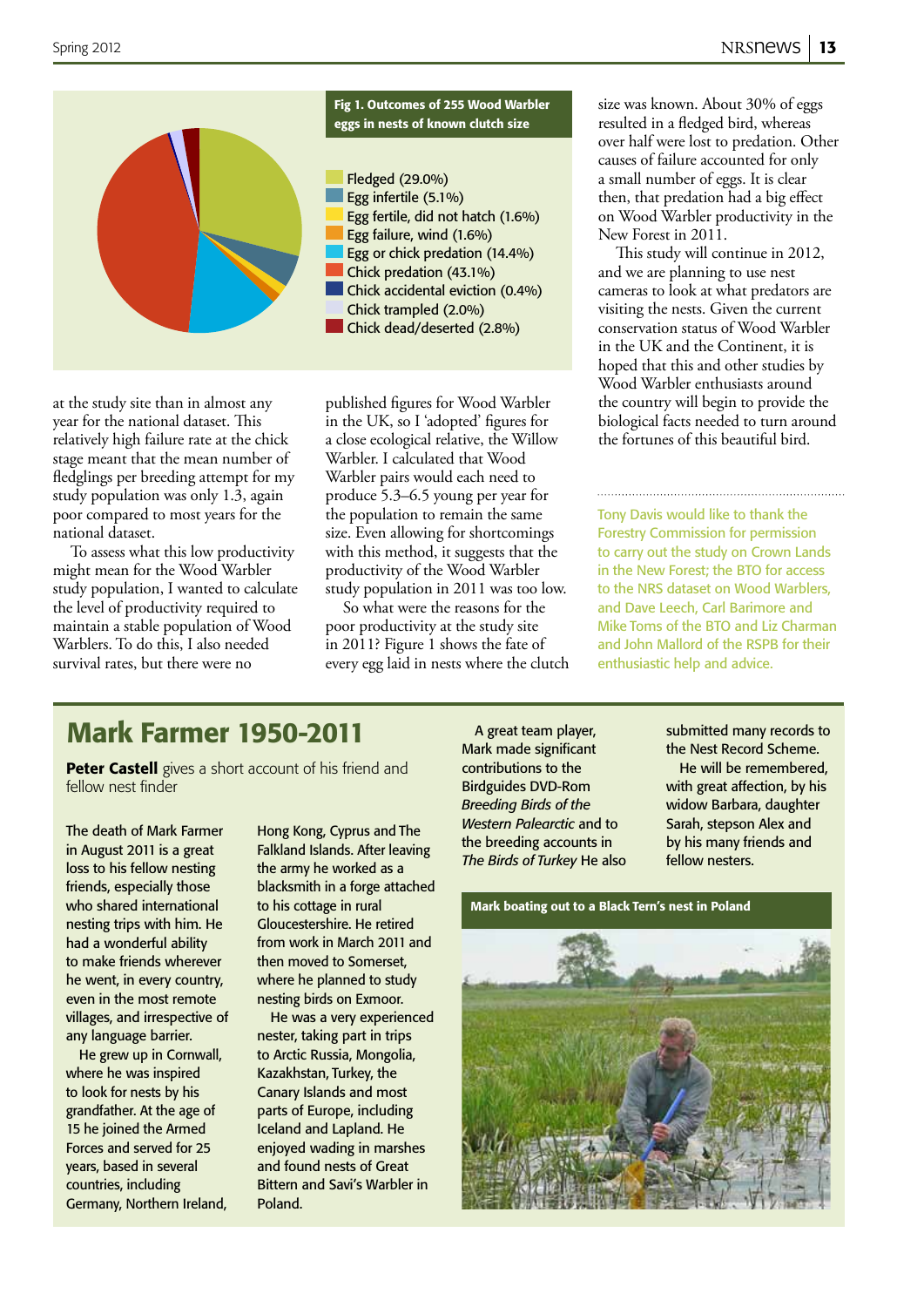## A tale of two counties

The Barn Owl is now the third highest species for nest record submissions, thanks to the efforts of dozens of local Barn Owl groups. Here we look at the formation of two of the newest and largest groups: Suffolk Community Barn Owl Project and the Aylesbury Vale District Council Barn Owl Scheme.

**SCHEDULE**<br>You must have a **e 1** You must have a<br>licence to monitor Barn Owls. Please see page 16 for more info.

### Alec Hillier SCBOP Recorder and Dave Short AVDC Barn Owl Conservation Officer

In 2005, after finding Barn Owls<br>present but no obvious nest sites,<br>two local ornithologists persuaded<br>the Benacre Estate in Suffolk to buy n 2005, after finding Barn Owls present but no obvious nest sites, two local ornithologists persuaded and install six Barn Owl nest boxes in barns. Later, when two nearby farmers wanted to erect owl boxes in trees, Suffolk Ornithologists Group (SOG) provided them with funding for materials and an A-frame design. Meanwhile, over at Mutford, the Lowestoft Bird Club put up three boxes on a member's farm.

These separate but kindred efforts sparked interest and led to various Barn Owl enthusiasts from across the county coming together to form the SOG Barn Owl Project.

The Suffolk population of Barn Owls has been mostly confined to the eastern half of the county, between Waveney and Blyth Valleys. A principal aim of the new project was to extend the birds' breeding range west of its stronghold by providing nest boxes and roosting sites.

Establishing relationships with other

local groups was to prove vital to the project in many ways, but especially when it came to having a steady supply of owl boxes. After an initial round of publicity that prompted a huge demand for nest boxes, we approached a charity in South Lowestoft called Special Objectives for the Local Disabled (SOLD), which provides employment for local disabled people. By 2010, SOLD had manufactured 500 boxes and made many improvements to the A-frame design. Currently, all our boxes are made by prisoners at HMP Hollesley, where possible, using spare wood provided by local timber merchants, boat builders and packaging firms.

Manufacturing so many boxes required funds, of course, as did putting them up. We decided to ask landowners and volunteers to pay for their own boxes to encourage them to 'take ownership' and look after them. We helped with this, advising on how to raise money for boxes by applying for small grants and pots of money.



This approach was very successful and has proven to be a sustainable source of funding.

More publicity via local radio, TV, press, local shows and the web, brought about further demand for boxes from landowners and wildlife groups, but it also led to contact with other local owl box projects, many of which were brought on-board.

By 2007, administering the Barn Owl Project had become too big a task for the existing group of volunteers, so Suffolk Wildlife Trust agreed to take it on, with SOG assuming an advisory role; subsequently, it became the Suffolk Community Barn Owl Project.

The project's network of nest boxes continues to expand through landowner involvement. Project 'advisors' visit potential sites on request to assess their suitability and advise on habitat improvement. Landowners can then buy boxes or make their own and are given help to erect them. Over the past five years, over 650 new owl boxes have been put up across Suffolk, contributing to a total of 1,300 boxes currently being maintained and monitored by the project.

With a large network of boxes established, a big chunk of the project's current work is monitoring what goes on in them, both to keep track of the Suffolk Barn Owl population and to contribute to the BTO's ringing and Nest Record Schemes. Monitoring so many boxes, together with helping landowners put up new ones, requires many volunteers and lots of organisation. SWT Project Coordinator Oka Last oversees a network of 11 area coordinators, who in turn organise volunteers in their areas. The Project currently has 115 trained monitoring volunteers on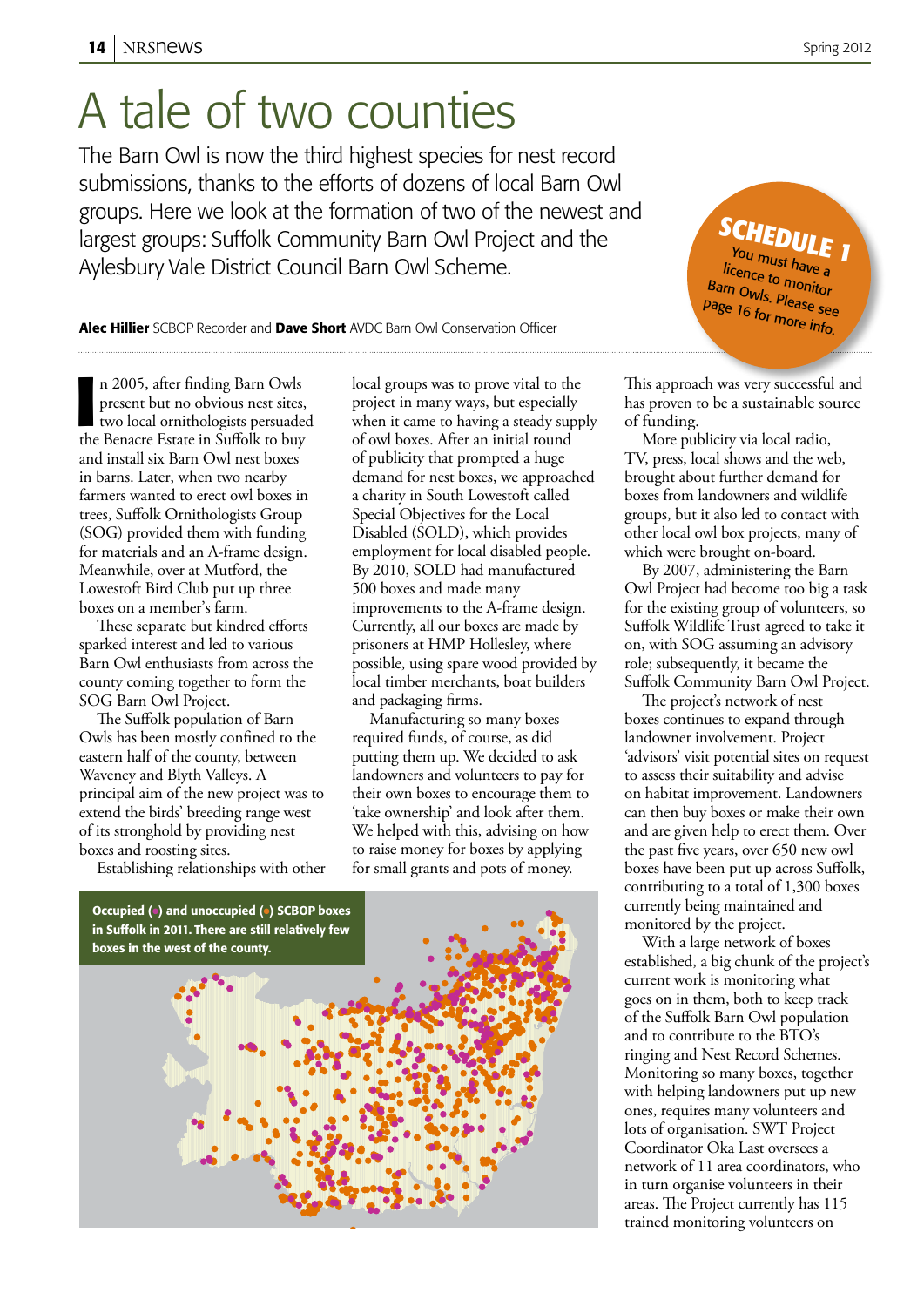its Schedule 1 licence, including 20 ringers. Having so many volunteers reduces the reliance on any one person and keeps the project 'local'—no driving across the county to monitor or ring a brood of chicks!

In 2011, Barn Owls occupied 300 of the 1,300 boxes; the number of pairs was the highest ever recorded in Suffolk. From these, 193 nesting attempts were recorded and 395 chicks ringed—both very significant contributions to the BTO's national monitoring schemes.

**The Aylesbury Vale District<br>
Council Barn Owl Scheme was<br>
officially launched in December<br>
2010 after the award of grant aid from** he Aylesbury Vale District Council Barn Owl Scheme was officially launched in December the Heritage Lottery Fund, Waste Recycling Environmental Ltd and the Community Chest. It really began some eight years earlier, however, when the Council's Biodiversity Team began erecting Barn Owl boxes around Aylesbury Vale. Early on, HMP Springhill was approached for help with nest box building and the prison's wonderful John Winters workshop team now supplies all of the Scheme's boxes, having manufactured over 800 since 2003. Furthermore, 10 prisoners have provided over 200 days of volunteer time outside the prison via the Employment Links Team, which provides community work experience for prisoners coming to the end of their sentences. This link up has been hugely rewarding for the prisoners and could provide a template for other organizations to follow.

From 2007, volunteers coordinated their monitoring with the BTO's Nest Record Scheme. Later on the kind involvement of Henry Meyer-Gross enabled members of the group to train to ring the birds, which has significantly improved the Scheme's monitoring capabilities. The Scheme now has an 'A' permit holder who oversees ringing operations and another 'C' permit holder. There are also a further 10 volunteers with accredited agent status on the Scheme's Schedule 1 licence who inspect boxes and monitor nesting attempts. Landowner relationships have been pivotal to the Scheme's expansion, of course, but as the network of boxes has grown, landowners have been





ABOVE: Dave Short rings a Kestrel chick with a group of Air Cadets. LEFT: One of the AVDC Barn Owl project boxes outside HMP Springhill. BELOW: Dave Short preparing to put up a Barn Owl pole box.



encouraged to help with monitoring by reporting any casual sightings of owls near boxes.

### **'More than 500 children have experienced the joy of dissecting an owl pellet.'**

Publicity has also been very important both for raising the profile of the Scheme and recruiting new volunteers. The popularity and charisma of the Barn Owl has no doubt helped with this. The Scheme has so far appeared on television shows 'Countryfile' and 'The One Show', as well as various local radio stations. Community involvement has also been an important focus and many groups have been invited out on days erecting and maintaining boxes, including Duke of Edinburgh award students, Air Cadets and even the local constabulary. Over 150 talks have been given in the local community and more than 500 children have experienced the joy of dissecting a Barn Owl pellet!

The Scheme is now one of the

largest Barn Owl conservation efforts in the country, with a network of over 600 boxes. In the summer of 2010, grant aid of almost £90,000 was secured and the Scheme was given an official launch at an event attended by landowners, volunteers, school children and dignitaries. The secured funding has enabled the Scheme to recruit a part-time Project Officer and established some firm goals and time lines to achieve them. These include promoting Barn Owl conservation, safeguarding habitat, erecting boxes and encouraging recording and monitoring. Alongside these, there is the important task to ensure the Scheme is set up to continue sustainably after the funding period has ended.

More information on both these Barn Owl projects can be found at www. suffolkwildlifetrust.org/species-andhabitats/barn-owl-project/ and www. aylesburyvaledc.gov.uk/environment/ biodiversity-wildlife-andconservation/species-conservation/ barn-owl-project/